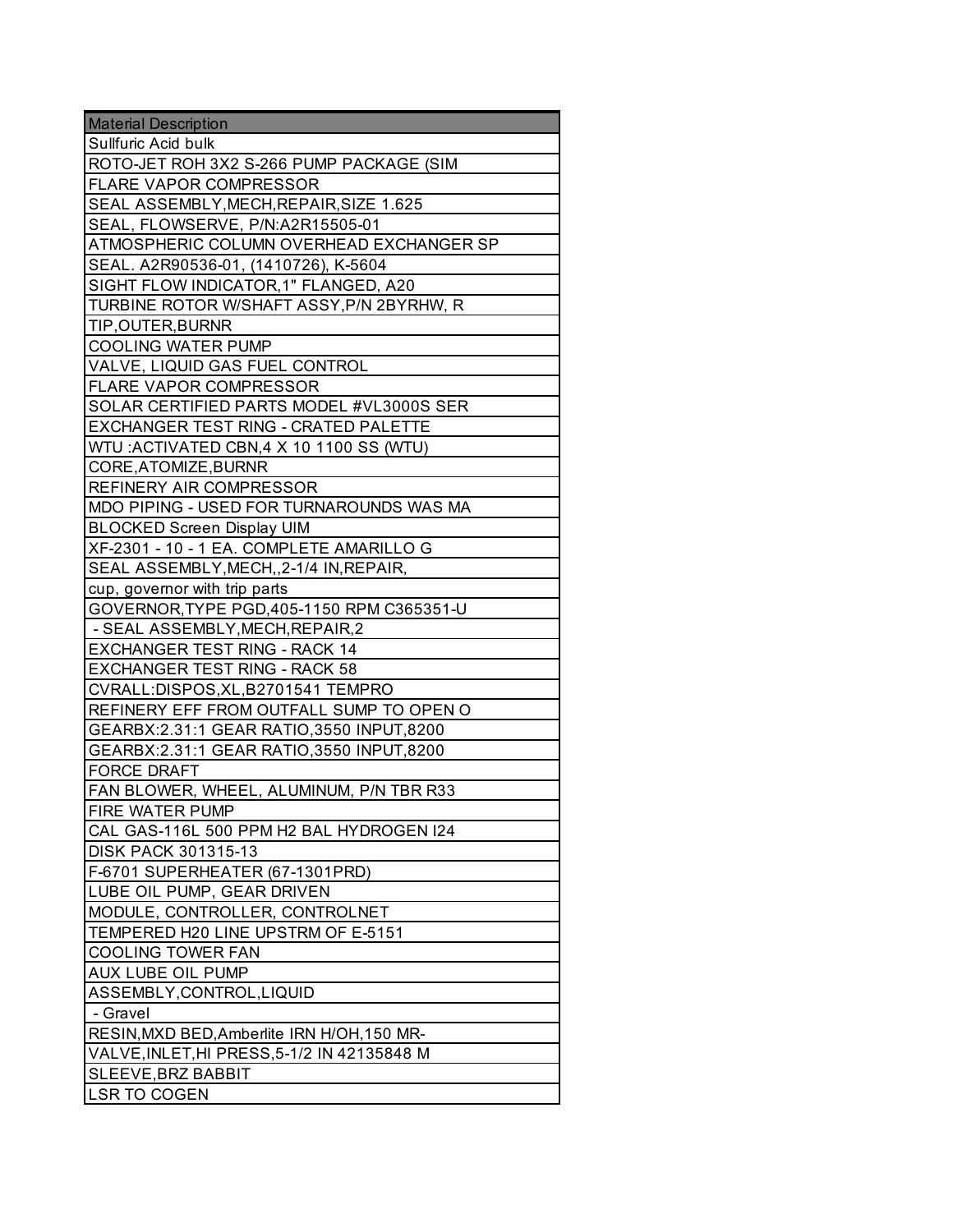| FILTER, ELE-DIESEL-3-3/4"ODX40'L, 5 MICRO,     |
|------------------------------------------------|
| PUMP, DIAPHRAGM, S/S, TEFLOM INTERNALS         |
| Quart Cone Top Cans                            |
| FAN FOR E-5126/E-5136/ E-5171 N OF CRUDE       |
| MOTOR;1HP,TE,56CZ,1765,230/460,MP5506          |
| SEAL ASSEMBLY, MECH, REPAIR, 2-1/2", FLOWS     |
| VALVE, DISCHARGE, LOW PRESS, 8 IN              |
| MOTOR; 3HP, TEFC, 182T, 1755, 460, MK5176      |
| FILTER, ELEMENT, FBRGLS, P/N: 1644C5TB         |
| Front Plate Assembly to Suit E2000/140         |
| VALVE SOLENOID, 2 WAY SOLAR PN 1067312-        |
| SEAL ASSEMBLY, MECH, REPAIRAB                  |
| TEMPERED WATER FAN FOR VAC COLUMN              |
| SEAL ASSEMBLY, MECH, 1.5 IN SHAFT, REPAIR,     |
| INJECTOR ASSEMBLY, TURBINE, 134895-301         |
| VALVE, INLET, LOW PRESS, 8 IN                  |
| PUMP, MORGAN, 275DS-TR2 CHEMICAL INJECTOR      |
| GAUGE, PRES, 0-400PSI, 3", 1/2"NPT             |
| Coupling Insert, LoveJoy 12HS                  |
| LOW PRESSURE BOILER FEED WATER                 |
| 40 # INJECTION VALVE P/N 754A001D-111000       |
| MOTOR, 7.5HP, 56, 213T, 1770, K3643EM377, REPA |
| HYDROCARBON FROM V-3643 HYDROCARBON COLL       |
| KIT, COMBUSTOR DRAIN VALVE                     |
| MF-5104 A/B CRUDE FDF OB BEARING HOUSING       |
| BEARING, GEAR, 2 HALVES/SET                    |
| SEAL ASSEMBLY, MECH, REPAIR, 2-1/2 IN, FLOWS   |
| OIL, GST 100 TURBINE, 55 GAL. DRUM             |
| R-MAX VALVES, P/N 2F-R2DM2-V-SS-3              |
| LINER, BEARING, INDUCED DRAFT, 3-5/16"         |
| HOUSING, BEARING, INBOARD                      |
| MF-5104 A/B CRUDE FDF IB BEARING HOUSING       |
| <b>BEARING, GOVERNOR END</b>                   |
| SEAL ASSEMBLY, MECH, REPAIR, 2-1/2IN KALREZ    |
| FILTER, COALESCER, SO 636-TB                   |
| SEAL ASSEMBLY, MECH, REPAIR, P/NA2R23333-02    |
| Thrust bearings upgrade P/N MRC8316BB          |
| F-6701 ECONOMIZER (67-1008PRD)                 |
| SEAL ASSEMBLY, MECH, REPAIR, 2-7/8 IN, FLOWS   |
| CLAY: SPEC FULLERS EARTH, 2000 LB BAG          |
| F-6704 ECONOMIZER                              |
| SEAL, ASSEMBLY, MECH, REPAIRABLE               |
| SEAL A2R116438-01-Q1, FLOWSERVE, DUAL UN       |
| F-6704 STEAM DRUM TO HEADER                    |
| THRUST BEARING, MRC 8313, P-5185A              |
| <b>TOP OF V-5205A</b>                          |
| VALVE STEM, GOVERNOR 2 PCS./EA.                |
| TURBO BLEND 55 GAL DRUM                        |
| SEAL ASSEMBLY, MECH, 1.625SHAFT, REPAIR, FLO   |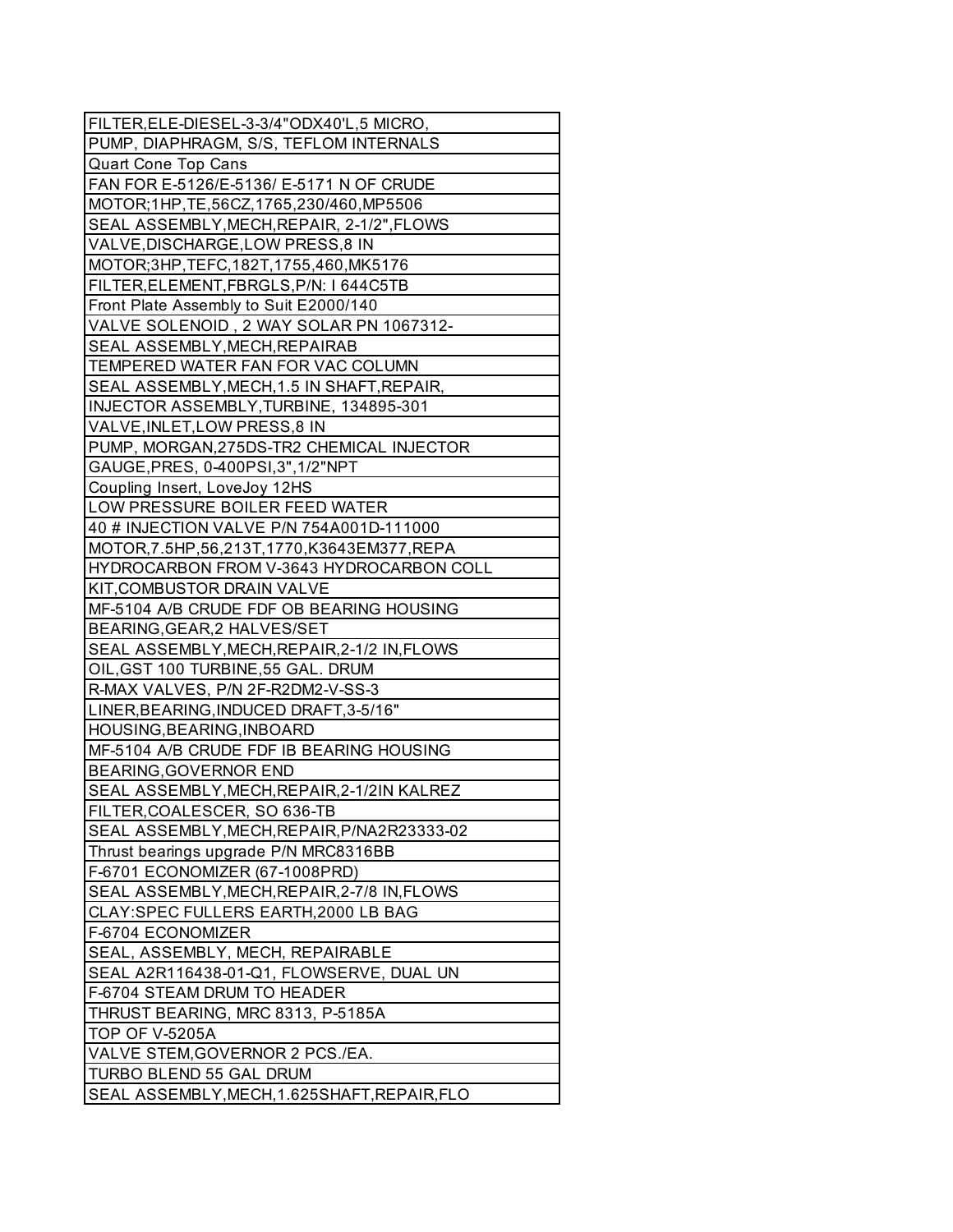| DYE:RED, TOTE                                 |
|-----------------------------------------------|
| EXCHANGER GASKET - E 5510                     |
| TEMPERED WATER FAN FOR VAC COLUMN             |
| <b>COOLING TOWER FAN</b>                      |
| <b>COOLING TOWER FAN</b>                      |
| Valve, Fuel Gas Shut Off Valve & Actuator     |
| 70W HPS LED Replacement                       |
| STEAM GEN E-5165C                             |
| TRANSMITTER E1G STG770-E1GC1A C5100           |
| SEAL ASSEMBLY, MECH, REPAIR, 2-1/8", FLOWSER  |
| SEAL, ASSY, MECH, GSLW-2625-5D9Z, K-3640, REP |
| V-5117A MERCURY ABSORBER                      |
| SEAL ASSEMBLY, MECH, REPAIR, P/NA2R16631-01   |
| NON-STOCK                                     |
| RESP:DISPOS,8212 3M CO                        |
| V-5129 LGO COALESCER                          |
| MONITOR, CNTRL, OVRSPEEDD SOLAR 1053834-3     |
| <b>BUSHING, MAIN BEARING</b>                  |
| <b>EXCHANGER TEST RING - RACK 56</b>          |
| ATMOSPHERIC COLUMN OVERHEAD CONDSOR FAN       |
| <b>BUSHING, CRANK PIN</b>                     |
| <b>BEARING, EXHAUST END</b>                   |
| SEAL ASSEMBLY, CARTRIDGE, P/N A2R122162-01    |
| SEAL ASSEMBLY, MECH, REPAIR, 2-1/2 IN, FLOWS  |
| SEAL ASSEMBLY, MECH, REPAIR, P/NA2R86246-01   |
| OIL, ROYCO 782, DRUM                          |
| SEAL ASSEMBLY, MECH, REPAIR, 2 1/2 IN, FLOWS  |
| MOTOR, 1HP, TENV, 56CZ, F5103                 |
| VALVE, DISCHARGE, HI PRESS, 5-1/2 IN          |
| PAPER, FLTR: 28320-201 VWR SCIENTIFIC         |
| STARTER-HYDRAULIC MOTOR REBUILT.SOLAR P       |
| SENSOR, TEMP, THERMOCOUPLE PROBE SOLAR 1      |
| SERVES V-2304 FLARE LINE                      |
| K-5205A DISCHARGE                             |
| BEARING, STEAM END C-331-026-004              |
| STARTER-OIL PUMP, REBUILT, SOLAR TURBINE P    |
| CAN:1 GAL, EPOXY, 1-3/4" OPENING, KM1080EL    |
| VALVE.BALL.W/ACTUATOR AAP1401581-01906        |
| MOTOR, 5HP, 56, 215T, 1160, COGEN FAN, REPAIR |
| MOTOR; 1HP, TE, 143TC, 1765, 460, ME3617/18   |
| CAN:5 GAL, EPOXY, KM5080 LABELMASTER          |
| FILTER, ELEMENT, AIR INLET, P/N 42808485, K   |
| SEAL ASSEMBLY, MECH 2-1/2" - REPAIRABLE       |
| SEAL ASSEMBLY, MECH, REPAIR, 1.625 IN SHAFT   |
| SEAL ASSEMBLY, MECH, REPAIRABLE, 2-1/2 IN,    |
| SEAL ASSEMBLY, MECH, REPAIR, 1-1/2 IN, FLOWS  |
| F-6704 STEAM DRUM                             |
| F-6701 STEAM DRUM (67-1013PRD)                |
| FD WATER TO FUEL GAS COOLER                   |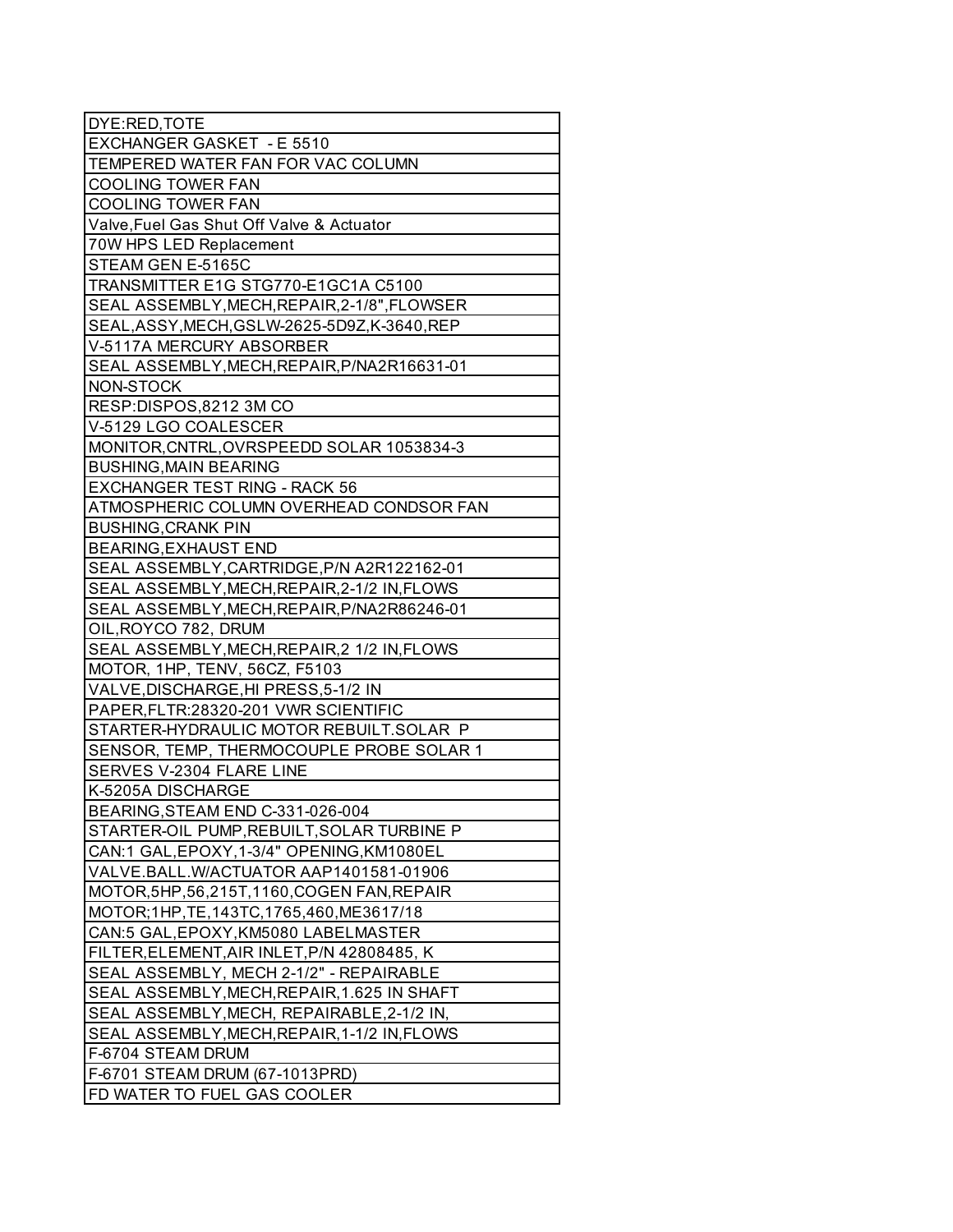| V-5128 HSR NAOH SETTLER                      |
|----------------------------------------------|
| V-5116 LGO MEROX REACTOR                     |
| P-5182 CAUSTIC DISCHARGE                     |
| 600# TO 300# STEAM REDUCING STATION          |
| CAUSTIC PUMP - 52-157PRD                     |
| CAUSTIC PUMP S OF LIME SHED                  |
| V-5202 SERVICE AIR RECEIVER                  |
| F-6704 STEAM DRUM                            |
| EXCHANGER GASKET - E 5503                    |
| BODY, TRIP                                   |
| F-6701 STEAM DRUM                            |
| <b>BAFFLE, OIL</b>                           |
| POWER SUPPLY, COGEN PLC, ALLEN-BRADLEY       |
| BEARING, PUMPAC, 55X120X58 MM 8311           |
| TRANSD, press, AAP0540089-210, CAMERON       |
| FILTER, COALESCER, VELCON 1632-TB            |
| TEAM TRAILER - 52-15PRD                      |
| FILTER, ELEMENT, PREFLTR, 5 MICRON, 6X44" FO |
| SENSOR, CONDUCTIVITY, 1006358                |
| REFINERY EFF FROM OUTFALL SUMP TO OPEN O     |
| TRANSMITTER, TEMP SMART STT850               |
| SEAL ASSEMBLY, MECH, REPAIR, GW3500-YN4Q, FL |
| MONOETHANOLAMINE, 99%, TOTE                  |
| 3 Valve Interlock & Housing Tube Assembly    |
| SEAL ASSEMBLY, MECH, REPAIR, -1/4 IN, FLOWS  |
| MODULE-RELAY, DC STD FUNCT, MODEL QC04765    |
| <b>TOP OF V-5225</b>                         |
| <b>WORTHINGTON U2R PARTS BOX</b>             |
| BLK**OIL, GST 100 TURBINE, 220 gal cap.pf    |
| <b>COUPLING, OIL PUMP</b>                    |
| ABSRBNT: OIL, PAD, 18" X 18' X 3/8", T156 3M |
| Gasket, Manway, Grafoil 316L                 |
| ANALYZER, CHROMATOGRPH, REG.0-250PSIG, ELEC  |
| VALVE, PILOT CONTROL SST                     |
| <b>CORROSION XMTR</b>                        |
| P-3618 RECOVERED OIL                         |
| MOTOR;1.5HP,BSK,F184,1740,230/460,MP2305     |
| <b>WSR BOOSTER</b>                           |
| Hose, 3/4" Steam, 50', 150lb, Male NPT       |
| TRANSM, VIBRATION, P3403893-00416            |
| SEAL ASSEMBLY, MECH, REPAIR, 2-3/8 IN, FLOWS |
| EXCHANGER GASKET - E 5150                    |
| SPARE PUMP LOCATED IN I&E WAREHOUSE PR2C     |
| GASKET, SPWD, PN: 969035C1                   |
| <b>GOVERNOR VALVE, BUTTERFLY</b>             |
| ORIFICE, Torch Orifice, PN 908601C1          |
| KIT, SEAL, 38MM, ATOMIZER                    |
| <b>GASKET, VALVE SEAT</b>                    |
| TUBE, DETECTOR, SULFIDE, 2-1000 PPM P/N200   |
|                                              |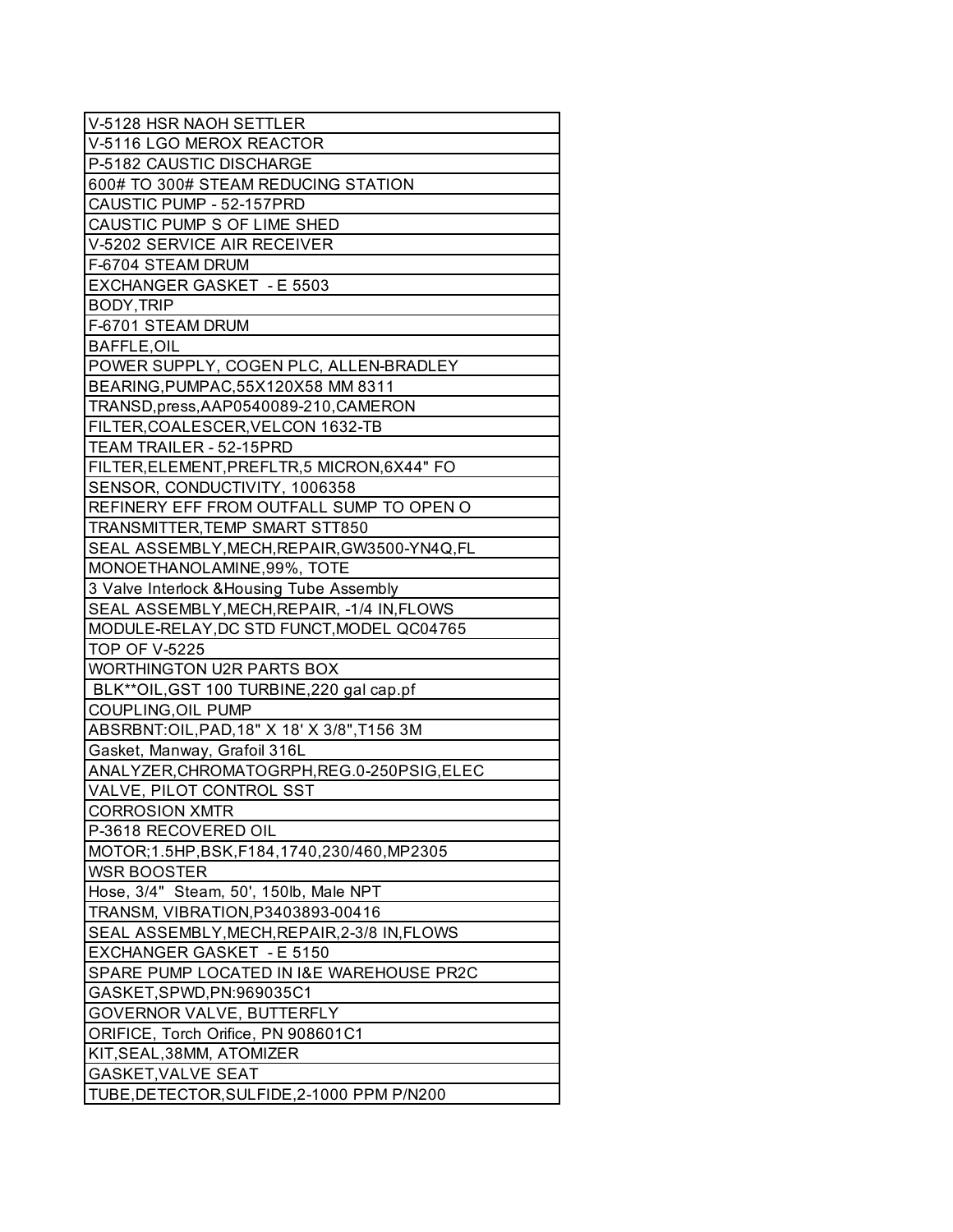| MOTOR, 075HP, TEFC, 145T, RPM850, 230/490    |
|----------------------------------------------|
| VALVE, SOLENOID, PRG, 2WAY, 316SS, 1/2"24VDC |
| MLM AAP3798102 00031 MODEL TURBO AIR 200     |
| PACKING, STYLE G58, 9/16" x 50', 562G58C     |
| PACKING, RING, CARBON                        |
| CAP NUT, SERIES 30 ATOMIZER, PN1049930       |
| RING, PISTON                                 |
| R-MAX VALVE, STREAM SWITCHING                |
| MDL, INPUT, ANLG, 8, N-IS, P/N 1051931-4     |
| 1/2" NB Oil Gun Assembly                     |
| Weight, Bushing Trip, P/N; T129865A03        |
| RESIN, CATION, MRTHN C H, 5 CF/DR            |
| LINER, MAIN BEARING, TOP                     |
| SEAL ASSEMBLY, MECH, REPAIR, 1-1/8 IN, FLOWS |
| Calibration Gas - 5ppm Methane               |
| SEAL, SHAFT, MAGNETIC P/N 1500MP2250         |
| CONNECTION, GOVERNOR SPINDLE                 |
| I/C BAFFLE ASSEMBLY                          |
| C-LOGIX, MODULE, COMM, DH+, P/N 1046415-14   |
| PUMP, MORGAN, D10-PVC-TR2, CHEMICAL INJEC    |
| VALVE STEM, GOVERNOR, 3-1/4 IN               |
| BEARING, PILLOW BLOCK, SHAFT P/N PU335       |
| SWITCH, ELECTRICAL, LIQ LEVEL, 600 DEG. F    |
| MDL, I/O, DISCRETE, 10/6, P/N 1051931-13     |
| <b>BEARING, STEAM &amp; EXHAUST</b>          |
| PUMP KIT, REBUILD AIR END                    |
| SEAL ASSEMBLY, MECH, P/N 2M-14696, REPAIR,   |
| SENSOR, T5, TC, C40                          |
| NOX PUMP (CAT#1057) COGEN #4                 |
| MASK: GAS, 14140108 WILLSON SAFTEY           |
| PUMP KIT, REBUILD, VERSAMATIC SS, TPFE       |
| PACKING- CARBON RING, WITH SPRINGS AND S     |
| <b>WORM, TURBINE</b>                         |
| CLAMP, REPAIR, 6", EMERGENCY, SKINNER        |
| SLIDE, GOVERNOR                              |
| EXCHANGER GASKET - E 5166                    |
| EXCHANGER GASKET - E 5199/A                  |
| <b>CRUDE FURNACE HANGARS</b>                 |
| TEMPERED WATER FAN FOR VAC COLUMN            |
| EXCHANGER GASKET - E 5510                    |
| TERRY TURBINE, U2R MODEL                     |
| FIRE WATER TURBINE                           |
| STARTER, NON-REVERSING, EATON, 3 POLE        |
| Body, Trip, P/N: 633788-3, (1074157)         |
| CLOTH, MIRAFI 170N, 12-1/2' X 360' ROLL      |
| Module, Battery Assembly, LogixP/N:10464     |
| FILTER, ELEMENT, I-440CHEV, V-5124           |
| PACKING, STYLE G58, 1/4" X 125', 250G58B     |
| GAUGE, PRES: 0-200                           |
|                                              |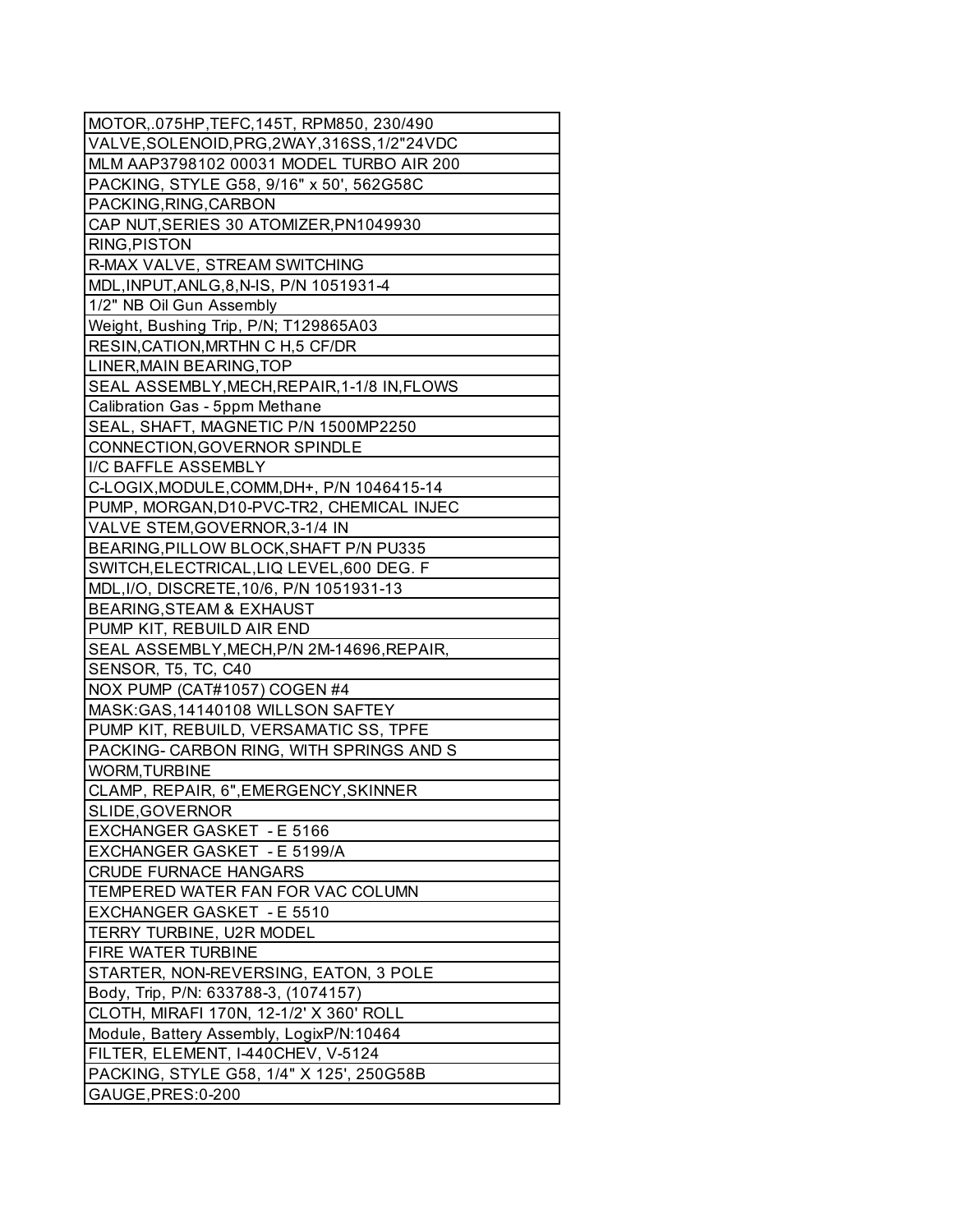| Burner Tip BN-1T CF8M H-603/RB2852                    |
|-------------------------------------------------------|
| KIT,LSR, SMALL FILTER, COGEN, SOLAR 120765-           |
| BEARING, PINION, UPPER&LOWER HALF D-309-03            |
| PACKING, STYLE G58, 5/16" x 90', 312G58B              |
| GAUGE, PRES: 0-160                                    |
| REFER TO 43UPS-CCB1, UPS 1, CENTRAL CONT              |
| TRANSMITTER, PRESSURE GAUGE 0-700 PSIG,               |
| KIT, REPAIR, LIQUID KIT, FOR NDP - 40BAV              |
| TRANSMITTER, PRESSURE GAUGE 0-1500 PSIG,              |
| POSITIONER, PMV ELETRO-PNEUMATIC                      |
| Shaft sleeve                                          |
| PICK UP, VIBRATION                                    |
| BEARING, GEAR E-3933-36 TERRY GEAR BOX                |
| BEARING, GEAR 603365-1                                |
| COGEN 1 - 3 FUEL FILTER ELEMENT KIT                   |
| CHEM:PENETONE 19, INDUST CHEM & LUBRICAN              |
| SWITCH, PRESSURE                                      |
| SEAL ASSEMBLY, MECH, REPAIR, 3-5/8 IN, FLOWS          |
| PUMP, ASSEMBLY, OIL                                   |
| CAL GAS-5-GAS MIX (100PPM CO, 25 PPM H2               |
| GAUGE, PRES: 0-1000                                   |
| SEAL - SHAFT, MAGNETIC, MAGUIRE 1875RSA25             |
| FILTER, ELEMENT, LSR, 5 IN 2 MICRON                   |
| Packing, Carbon Ring/spring                           |
| 60470: CAN:oblng:1 GAL, 1-3/4" opening.               |
| DETECTOR, H2S TUBE, .75-300 DRAEGER                   |
| 1" NB Self Inspriating Pilot Assembly                 |
| OVERSPEED TRIP SPRING                                 |
| OX POND ALGAE SYSTEM FLOAT                            |
| KIT, REPAIR, AIR END, FOR NDP - 40BAV                 |
| HOSE, METAL FLEX SOLAR COGEN                          |
| <b>BALL BEARING CAP #23</b>                           |
| TRANSMITTER LIT-A-1-E-2-B-SCR, LEVEL IND              |
|                                                       |
| RESIN, CATION, AMBERLITE HPR1200<br>WEIGHT, EMERGENCY |
|                                                       |
| ELECTRO-LUBRICATOR, AUTO, MINI, PN: MINI              |
| SET, BOLT, FLEX, SHEAR BOLT ACCESSORY KI              |
| PACKING, STYLE G58, 1/2" X 35', 500G58B               |
| SWITCH, PRESSURE                                      |
| SOLENOID VALVE, SOLAR 128315-30                       |
| THRUST BEARING, SKF 3313NR, P-5159A                   |
| PLUG, ATOMIZER DISTRIBUTOR, PN: 1048521               |
| SET, BOLT, SHEAR                                      |
| BEARING, BALL, P/N 7408BCBM                           |
| TRANSDUCER, GOVERNOR, PEAK 150                        |
| GASKET, OVAL MNWY, SPWD, 3/4X12X16IN, G2-3            |
| TUBING, 1/4 X 60' TYPE K COPPER TUBING                |
| FILTER, INLET AIR TYPE V                              |
| PCB ASSEMBLY, 1PH OSCILLATOR, 60HZ                    |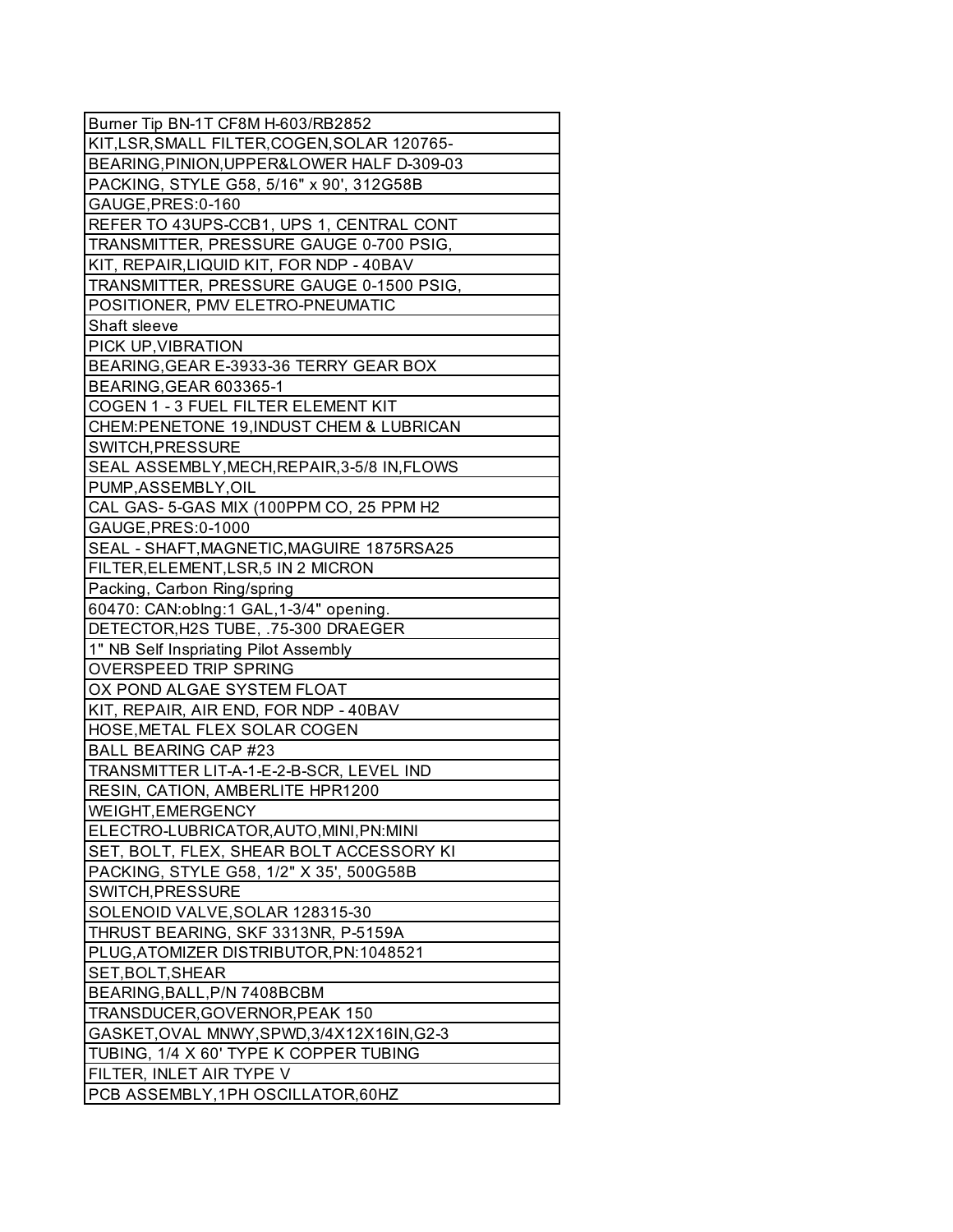| ProVenger Handline Nozzle w/ 1.5" Inlet     |
|---------------------------------------------|
| MODULE, I/P, CONVERTER 33B7073X032          |
| SWITCH, PRESS, P/N 1053923-114              |
| VALVE, SOLENOID, 4 WAY, 24VDC               |
| SIGHT GLASS, OIL, TRICO, P/N 20405R         |
| CONNECTOR CABLE, S/R-REFLECTOR, 10M         |
| SEAL, SHAFT, MAGNETIC P/N 1625MP2375        |
| PIN, EMERGENCY WEIGHT                       |
| MAGNETROL, MAIN PC BOARD                    |
| BEARING, BALL, P/N SKF 7313/BECBM, P-5135   |
| 500 PPM, COMP: (Air. Methane) N.O.S         |
| SEAL, MECH: B91869 JOHN CRANE               |
| C-LOGIX, MODULE, COMM, C-NET1.5             |
| PIN. Govermor, lever                        |
| SEAL, SHAFT, MAGNETIC P/N 2312MP3062        |
| NOX PUMP (CAT#430)                          |
| BURNER TIP, PN: 395-295-5-70-75-38          |
| KIT, SERVICE AAMB795270-20003 MODEL TURB    |
| KIT, TORCH AIR ASSIST, SOLAR 961077C1       |
| Seal, Shaft, Isomag, 2000RSA2625            |
| VALVE, GOVERNOR. worthington                |
| SEAL ASSEMBLY, MECH, REPAIR, P/NQBQ17505U4X |
| DETECTOR, SPW, TECHNETICS 3548-60000        |
| <b>BAFFLE, OIL</b>                          |
| VALVE, QUICK EXH, P/N 1023518-100           |
| GAUGE, PRES: 0-2000                         |
| PLUNGER, ASSEMBLY                           |
| PUMP, AIR ACTUATED, MORGAN #HD312-TR2, REPA |
| <b>EXCHANGER GASKET - E 5152</b>            |
| <b>HRSG AUX AIR FAN</b>                     |
| MOTOR;1HP,TEFC,56CZ,1725,115/230,ACID62     |
| <b>CONVERSION KIT - WORTHINGTON TURBINE</b> |
| EXCHANGER GASKET - E 5502                   |
| <b>BEARING, EXHAUST END</b>                 |
| CAN:OBLONG,1 QT,1-3/4" OPENING              |
| PACKING, STYLE G58, 7/16" X 50', 437G58B    |
| RAD. BEARING, SKF 62132RS, P-3640A          |
| SWITCH, DIFF PRESS, @, P/N 1053930-17       |
| <b>BAFFLE, OIL</b>                          |
| OIL:PENETRATING, 10 OZ, KROIL               |
| 135 Swirler                                 |
| SPINDLE, GOVERNOR, 91536-001                |
| GOVERNOR, ASSEMBLY                          |
| KIT, REPAIR, 17-4TN PLUNGER                 |
| PUMP, INJECTION MORGAN PMP 55DS-TR2         |
| WEIGHT, OVER SPEED, 10373-701               |
| FILTER, SOCK, 5 MICRON, P/N: 713518         |
| VALVE, STEM, 668008-GR3                     |
| CORROSION ANALYZER E-5102 OUTLET            |
|                                             |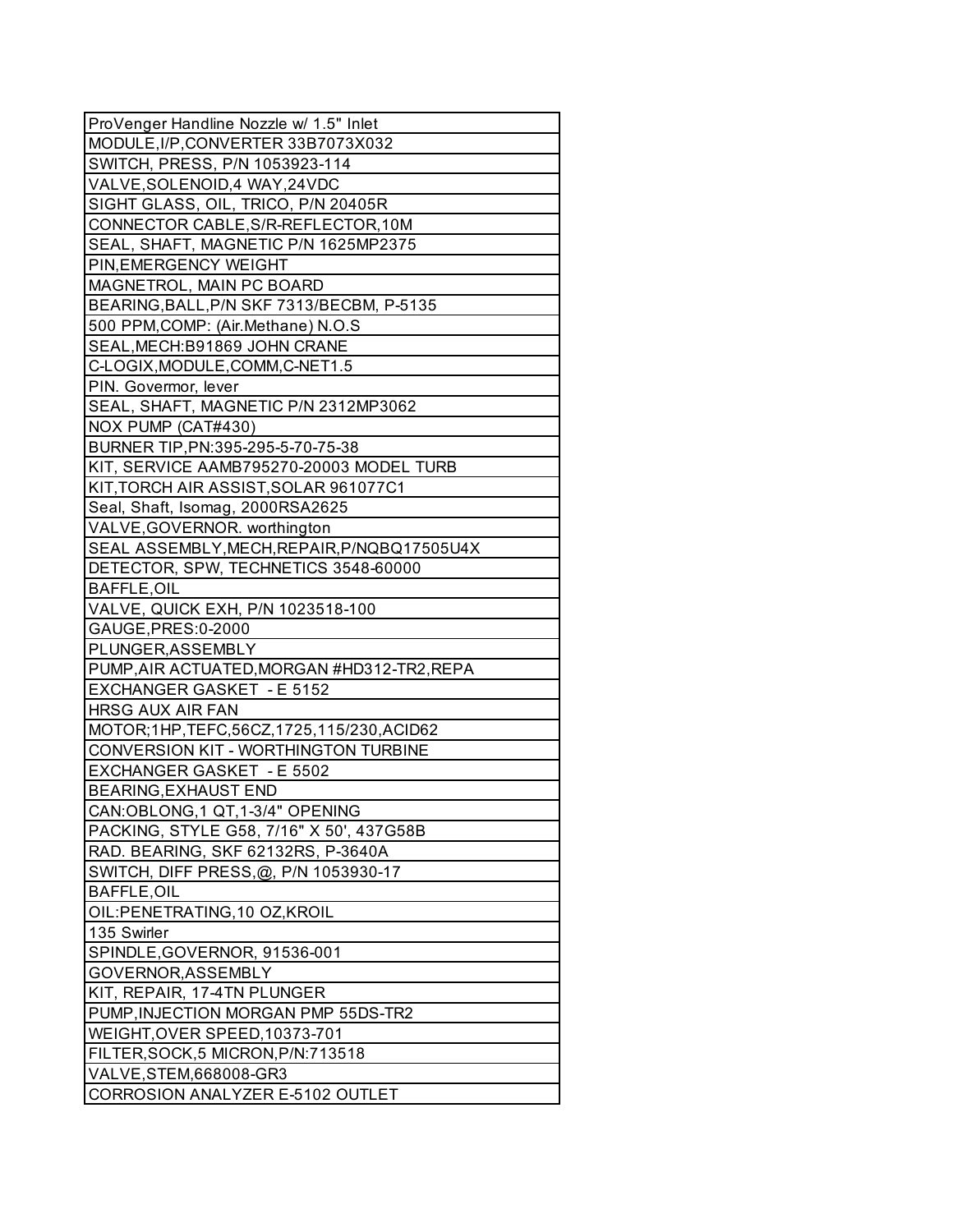| SEAL, SHAFT, MAGNETIC P/N 2125MP2875         |
|----------------------------------------------|
| MDL, OUTPUT, FAST ANALOG, 4, ISOL            |
| BATTERY, 9-VOLT EV-REDY EN2 2 0398000191     |
| P-6204B/C SEAL                               |
| CO SENSOR, RAE SYSTEMS                       |
| TRANSMITTER, VELOCITY VIBRATION              |
| E-3644 ELECTRIC SUPER HEATER                 |
| SPARE FROM 36-43PRD LOCATION                 |
| KIT, REPAIR, LIQUID KIT, FOR NDP-40BAV-H     |
| CANISTER:ORGANIC VAPOR/ACID GAS, 14290029    |
| <b>WORN GEAR</b>                             |
| SOLAR, COGEN 4, VALVE, SOLENOID, 2-WAY PSI   |
| O-RING 1/2' X 91' GASKET O-RING G-0769       |
| ASPIRATOR, BLOCK, AMETEK, 70601SE            |
| IGNITION, EXCITER LIVINGSTON 305001-5        |
| WIPE:DISPOS, 4-1/2" X 8-1/2", PAPER, WHITE   |
| WEAR RING, IMPELLER, CASE                    |
| FISHER TYPE 627R SERIAL #R057268274 RANG     |
| BEARING, PUMPAC, 45 X 100 X 50 MM 8309       |
| BALL VALVE W/ ACTUATOR, K-5205               |
| <b>GOVERNOR PG-PL</b>                        |
| RING, INNER, CARBON, 6 RINGS PER SET         |
| RESERVOIR, BOOST                             |
| GAUGE, PRESSURE, 4-1/2" PHEN, 1/2 BT, 0-3500 |
| $RING,PISTON, 1/2 \times 3/8 IN$             |
| ELECTRO LUBE, MINI                           |
| CONTROL, SUPPLY, PWR, 24VDC IN               |
| GAUGE, PRES: 0-300                           |
| INDICATOR, FLOW, BRASS, SFI-300-1            |
| SEAL, SHAFT, MAGNETIC P/N 2625MP3625         |
| KIT:FOR SULFIDE,K-9510D CHEMETRICS INC       |
| VIBRATION TRANSMITTER P/N 1062413-13         |
| BEARING, SKF6214/C4, P/N 6214/C4S1VK176      |
| MATL: MICA, MICA SZ 9 JERGUSON GA & VLV CO   |
| STOP, PACKING, CARBON                        |
| ANALYZER, CHROMATOGRPH, REG.0-250 PSIG, STM  |
| POWER SUPPLY                                 |
| TEAM TRAILER - 51-142PRD                     |
| TEAM TRAILER - 51-143PRD                     |
| <b>AMINE INJECTION</b>                       |
| SEAL, MECH: SE04AA02A SUND, B20097 J CRANE   |
| MOTOR, 5HP. TEFC, 184T, 1750RPM              |
| MDL, INPUT, FAST SPEED, 2, P/N 1051931-11    |
| SEAL ASSEMBLY, MECH, REPAIR. P/NA2R23333-03  |
| AMMONIA SENSOR, OLDHAM                       |
| VALVE, ACTUATOR ASSY, (N.C.), 190537-100     |
| ELEMENT-HEATING, BUELL PRECIPATOR 12W188     |
| 67TV1304 4" 3 WAY CONTROL VALVE PACKING      |
| RING, ASSEMBLY, CARBON                       |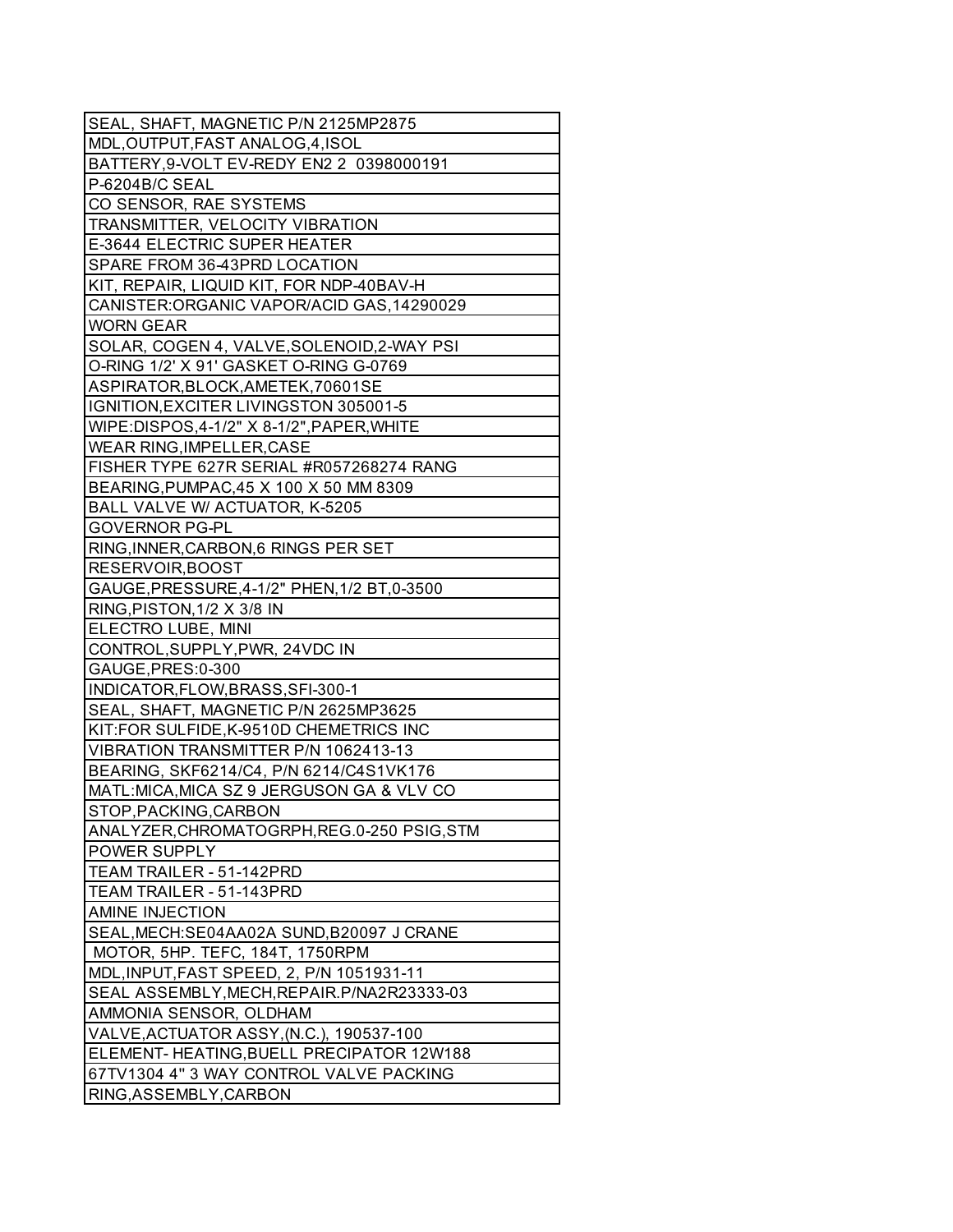| BOARD, ANALYZ, CHROMATOGRAPH, PCB ASSY-INCO |
|---------------------------------------------|
| ABSRBNT:BOOM,8" DIA X 10',5' LG, T270 3M    |
| GLOVES:DISPOS, L, NON LATEX NEOP, SEC-375-L |
| Stem, emergency valve                       |
| CHEM:SODA ASH,50 LB BAG,#197-5997/SODA      |
| LPG Merox Catalys UOP Merox WS-2            |
| WEIGHT, GOVERNOR                            |
| GAUGE, PRESSURE, 0-1500psi, 4-1/2", AMETEK  |
| OIL LEVEL SWITCH CAMERON AAP0540061-0019    |
| PIN:TRIP,640374-1                           |
|                                             |
| H2S SENSOR, RAE SYSTEMS                     |
| CAL GAS-CALIBRATION 4-GAS MIX (100PPM CO    |
| Hose, 3/4", Nitrogen, 50', 50olb., Dixon    |
| PROBE, VIBRATION TURBO AIR 2000             |
| TAG:OPERTR, YELLOW, (CAUTION)               |
| THRUST BEARING, SKF 3310ZZ, FOR P-5186A     |
| MDL, ADPTR, C-NET, 1.5, REDUNDANT           |
| BEARING SKF 3311 A/C3                       |
| PUMP, LUBRICATOR, ASSEMBLY, 91200           |
| 2000ppm, COMP: GAS(AIR METHANE)             |
| VALVE, CHECK, ASSEMBLY                      |
| REGULATOR, REPAIR KIT, 970016C1, SOLAR      |
| SPRING, TAPPET                              |
| RAG: WIPE                                   |
| BEARING, 7304 BECBM                         |
| ELEMENT, FILTER 70-30481-2                  |
| SEAL, SHAFT, MAGNETIC P/N 1250MP2000        |
| SPRNG:641557-1, TRIP                        |
| PACKING, STEM, 10 RINGS / SET               |
| BEARING, BALL, P/N 7311BECBM                |
| RAD. BEARING, SKF 3214A/C3, (1306809)       |
| FILTER PAPER, FOLD CIRCLE, 24 CM 09-832-D   |
| BEARING, SKF 3310, P-5100, (1313351)        |
| CABLE ASSY, IGNITION 84" 120710-1           |
| WEIGHT, TRIP PIN                            |
| FISHER MODEL DVC 6030 -106 SERIAL #18673    |
| CALIBRATION ADAPTOR, SUBASS, RAE SYSTEMS    |
| SYRINGE, 5 ML, BAGS, P/N 03-0377-22         |
| THRUST BEARING, SKF 7309BECBM, P-3640A      |
|                                             |
| MANIFOLD, BYPASS, 1/2 IN FNPT               |
| GLOVES: DISPOS, S, NON LATEX NEOPRENE       |
| SOLAR, COGEN 4, DETECTOR, GAS, HYDROGEN     |
| CLAMP REPIAIR, 3", EMERGENCY, SKINNER       |
| PAIL:3-1/2 GAL, MTL, L60H329B/80002         |
| MODULE, I/P, TRANS 33B7074X022              |
| SPRING, OVER SPEED, TRIP                    |
| GLOVE, CHEMICAL RESISTANT SIZE 7            |
| VALVE, SOLENOID, 3-WAY, 175 PSI SOLAR       |
| THRUST BEARING, SKF 3308 ANR/CR             |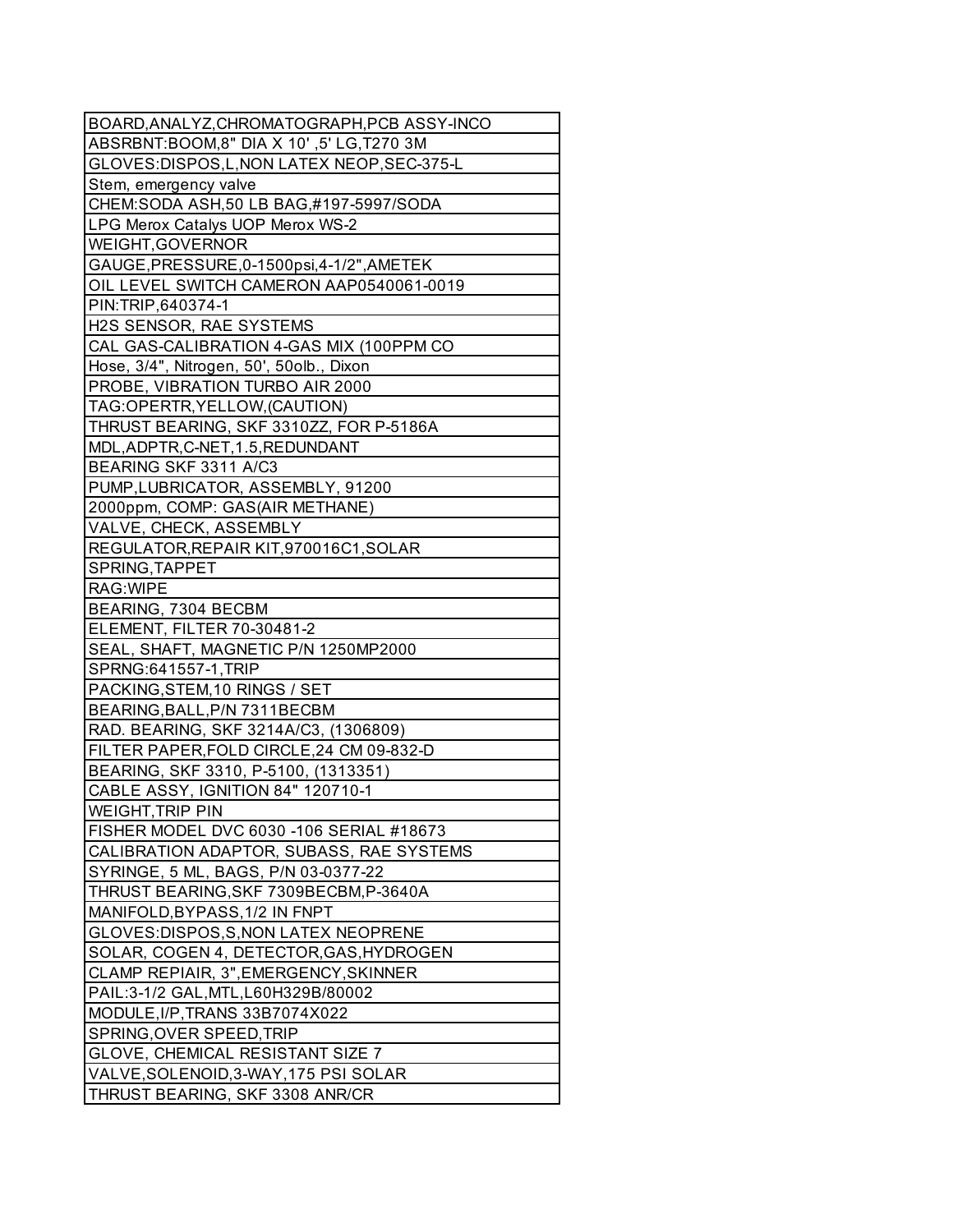| MF-5104 A/B CRUDE FDF AUX SEAL KITS           |
|-----------------------------------------------|
| GAUGE, PRES: 0-600                            |
| GAUGE, PRES: 0-60                             |
| GAUGE, PRESSURE, 0-800psi, 4-1/2", AMETEK     |
| GASKET, RING TB, SHT, ASB, 150LB, 1/16IN      |
| SWITCH, PRESS, P/N 1053923-153                |
| SERVICE KIT, FLEX COUPLING, P/N: F202SET      |
| GAUGE, PRES: 0-30                             |
| TOP BEARING ISOLATOR, P/N 041-12204/00        |
| OIL, SYNTHETIC, ROYAL PURPLE SYNFILM, 5G      |
| GASKET, GRAFOIL, P/N 0001733037               |
| FILTER, ELEMENT 70-30481-4                    |
| RAD. BEARING, SKF 3212A/C3, D-ROW, P-5218     |
| COPPER, REFRIDGE, 3/4"X50ft. COIL             |
| 10 GAL BAG:GARBAGE, 24" X 23" X 8 micron      |
| LINER, TRASH, 33 GAL, 33x39x1.7 MIL           |
| RELAY, 24VDC, 4 POT, 3A, 905623C1             |
| PROBE, MAG SPEED 116523-2                     |
| GLOVES: DISPOS, MED, NON LATEX, SEC-375-M     |
| FOIL: ALUM, VON KENRIC BRUSHES                |
| ZIPTIE, CBL: SELF LKG, 15" LG, NYLON, 84-1-04 |
| BATTERY, SIZE C, EN93 1.5 VOLT, EV-REDY       |
| <b>COLLAR, THRUST</b>                         |
| SPRING, GOVERNOR, TERRY TURBINE               |
| LOWER BEARING ISOLATOR, P/N 041-12204/00      |
| PICK UP, MAGNETIC, 1060334-1                  |
| BATTERY, SIZE AA, ALKALINE, 1.5 VOLT          |
| TEMPERED WATER FAN FOR VAC COLUMN             |
| <b>COOLING TOWER FAN</b>                      |
| BACK LASH SPRING, P/N T14948                  |
| BEARING, THRUST, P/N 3311 ANR C3              |
| CLAMP, REPAIR, 4", EMERGENCY, SKINNER         |
| RING&SPRING, ROD PACKING, LOW PRESS, 3/SET    |
| COLLAR, THRUST                                |
| CABLE, IGNITION, P/N 919340C2                 |
| GLOVE, CHEMICAL RESISTANT SIZE 8              |
| GLOVE, CHEMICAL RESISTANT SIZE 10             |
| <b>SHOE, BEARING</b>                          |
| MDL, OUTPUT, DISCRETE, 8, P/N 1051931-12      |
| FUSE, POWER, TYPE SM5, 4.16KV, 300E, 130500R4 |
| GLOVE, CHEMICAL RESISTANT SIZE 9              |
|                                               |
| <b>RAIN COAT:LARGE</b>                        |
| RAIN COAT: MEDIUM                             |
| SWITCH, DIFFERNT'L PRESSURE, P/N 1053929-6    |
| PACKING, STYLE G58, 3/8" X 60', 375G58B       |
| KIT, REPAIR FOR D10-PVC                       |
| PUMP, AMMONIA INJECTION PUMP                  |
| Baffle, Oil, 134860-1, (1072033)              |
| <b>BEARING SKF 3309</b>                       |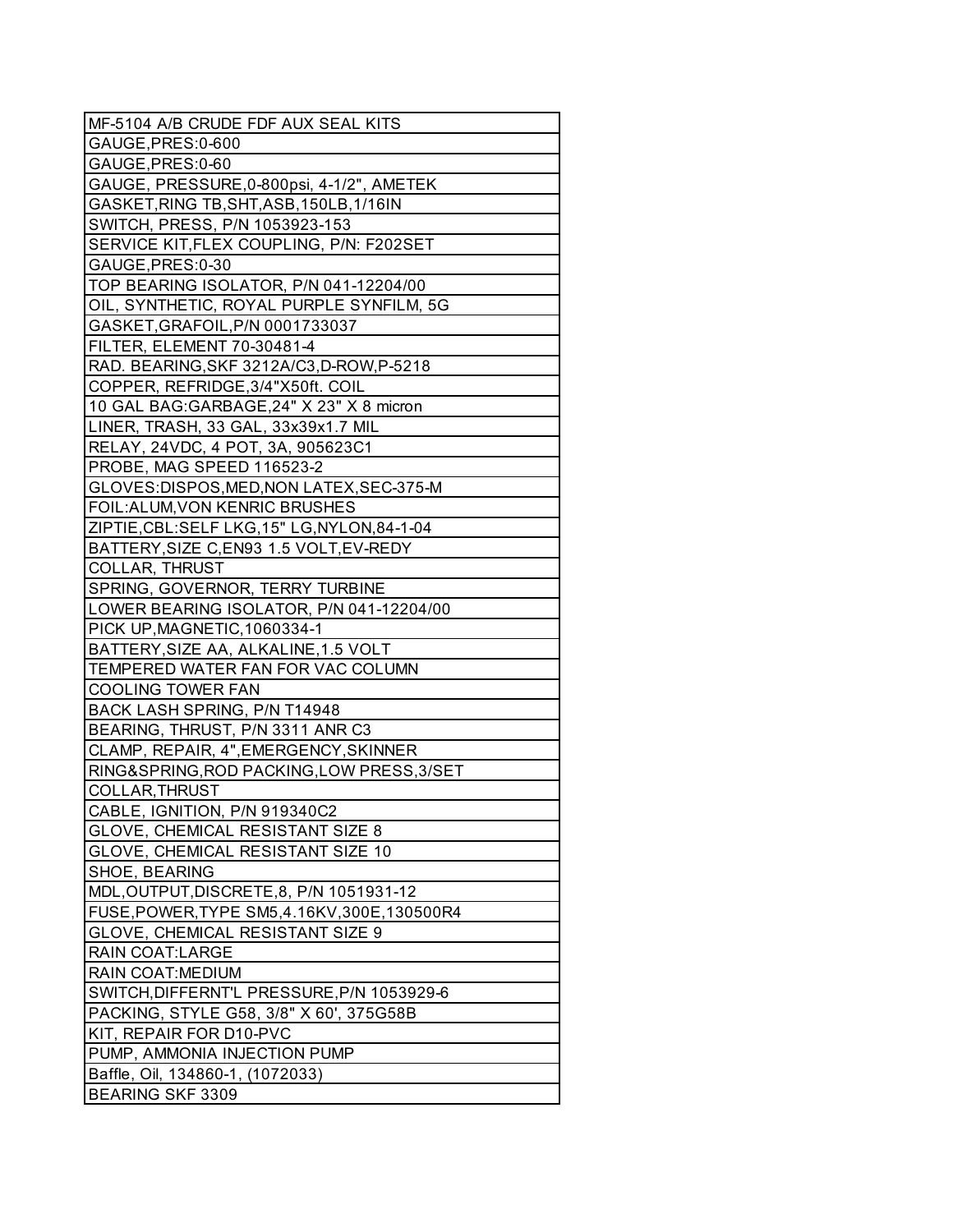| CONNECTION, GOVERNOR LINK                   |
|---------------------------------------------|
| COIL FOR MK-5205 D AND E                    |
| BEARING SKF 6312 C3                         |
| MDL, OUTPUT, DISCRETE, 16, P/N 1089240-5    |
| LAMP, Multi vapor, 175U, 47760              |
| GAUGE, PRESSURE, 0-400psi, 4-1/2" AMETEK    |
| <b>SOL VLV REPAIR KIT</b>                   |
| GASKET, FLEX, COUPLING, 202.5, PN: 40257-25 |
| SEAL SET, TG                                |
| RAIN COAT: EXTRA LARGE                      |
| BEARING SKF 6214 C3, P-5135                 |
| GLASS, SIGHT, OIL, 10Z, 1-3/4X2-7/16"       |
| PLC OUTPUT MODULE, 1089240-4                |
| PUMP, UNIT, LUBRICATOR, 1/4 IN, 2- BOLT     |
| CLAMP, REPAIR, 1-1/2", EMERGENCY, SKINNER   |
| Packing Ring, Carbon                        |
| VALVE, EXHAUST                              |
| MF-5104 A/B CRUDE FDF IB/OB OIL RINGS       |
| MF-5104 A/B CRUDE FDF TRAPEZOIDAL OIL RI    |
| RETAINER: HARD HAT GOGGLE, 9652 CHECKERS    |
| GLOVES: DISPOS, XL, NON LATEX NEOP          |
| <b>GASKET, STUFFING BOX</b>                 |
| THROAT BUSHING, P/N 013-12300/00EC11        |
| SYRINGE, 1 ML, BAGS, P/N 03-0377-20         |
| GASKET, CASE, SPWD, 304 FLEXTITE            |
| REFILL, FOR PHENOL, R-8012D CHEMETRICS      |
| <b>GLOVES, CUT RESISTANT: MED</b>           |
| GASKET, OIL GUN, 1.080X1.420X 3/16"THICK    |
| SYRINGE, 3 ML, BAGS, P/N 03-0377-21         |
|                                             |
| CALIBRATION GAS--H2S 25 PPM                 |
| PAPER, PRINT/COPY: COPY, 8-1/2" WD X 11" LG |
| NOX INL KIT, PUMP, 992879C1                 |
| BLK*: SUPERSACK, UN BAG                     |
| BRACKET, FACESHIELD, NYLON, FULL BRIM       |
| GAS:J197120LA NORCO INC, METHANE, 10,000    |
| TARPAULIN:20' X 100', PE, 610C POLY AMER    |
| Nut, Adj, P/N: 647893-1, (1035678)          |
| CLIP, GLOVE, BLACK, P/N: G571939BK          |
| <b>UIM LIGHT</b>                            |
| SOCK, BIO, MULCH FILLED, 12" X 20"          |
| REFILL, CHLORINE R-2505                     |
| shim, thrust bearing                        |
| CLAMP, REPAIR, 1", EMERGENCY, SKINNER       |
| BUSH, THROTTLE: PUMP, BUO2AA08DB1           |
| DIA-VAC Pump Rebuild Kit #11311             |
| MODULE, BATT ASSY, LOGIX, EXTERNAL          |
| FACESHIELD, ELVEX, HG-35, VB10/20/30        |
| BOWL:12 OZ, PAPER, GEPSX12SCDX              |
| SEALANT:FAST GSKT, BLC/ODORLESS, ZEP        |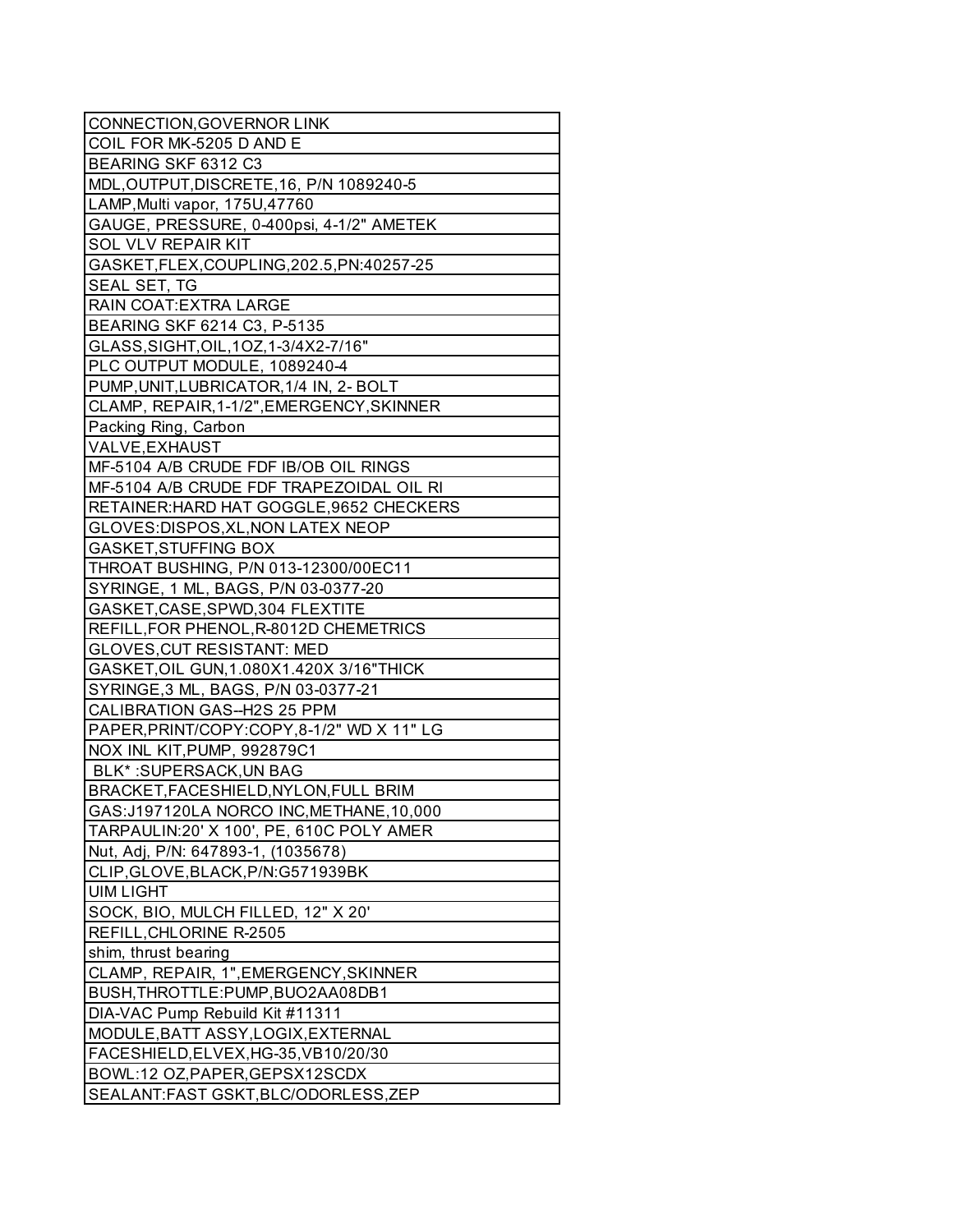| OIL, PUMP, GST 68, 5GAL                     |
|---------------------------------------------|
| RADIAL BEARING, P/N NU 211 ECJ              |
| PROTECTOR, HEARING: EAR PLG, 606 PURA-FIT   |
| <b>GASKET, DIST PIECE</b>                   |
| Kit, Filter, Fuel, P/N 8007884R91           |
| GASKET, FLEX COUPLING 40257-4, F201.5       |
| BATTERY, AAA (8 PER PACK) EV-REDY           |
| RAD. BEARING, SKF 6310ZZ, FOR P-5186A       |
| SERVICE KIT, FLEX COUPLING, P/N: F201.5SET  |
| blk*COGEN 4 LUBE OIL COOLER FAN             |
| DETECTOR, TEMP RESISTANCE SENSOR 959839C    |
| WRNCH: VLV, 8", VW0 GEARENCH INC.           |
| NOX CYL KIT, CYLINDER, PUMP, 999808C1       |
| CLNR: BRAKLEEN NON-CHLORINATED, 05088       |
| SEALANT:FAST GSKT, BLUE, ZEP MANUFACTURING  |
| NUT, SPRING                                 |
| BEARING, SKF 3210, (1313339), FOR P-5151A   |
| SEAL, CARBON 908754C1                       |
| BUFFER SOLUTION, PH 7.0, PINT               |
| METER, FLOW, INTERNAL, COGEN                |
| FUSE, 1/4 AMP 24VDC                         |
| VALVE, LIQ FUEL TO TORCH SOLENOID           |
| REPAIR KIT, VALVE, P/N .997655C1            |
| GLOVE, MAXIFLEX, SMALL PIP34-874/S          |
| SUPER LUBE, SILICONE GREASE                 |
| BLK:TRIP VLV CONN, 646639-2 ELLIOTT         |
| SCREW, ADJUSTING                            |
| SYRINGE, 10 ML, BAGS, P/N 03-0377-23        |
| PCK, DISC: CPLG, 300, SS, 71 SERIES, 729288 |
| DETECTOR, TEMP RESISTANCE RTD PROBE 9641    |
| BOTTLE:SQUEEZE, 1 PT, PLAS, 66106 UNITED    |
| VALVE, SOLENOID, P/N 186286-2               |
| GASKET, CASE, SPWD, 304, 1294D363AX1-S316-9 |
| GLOVE, LEATHER, XL                          |
| GASKET, GAUGE GLASS, SHT, GRAF, SIZE 7      |
| GREASE, INDUST: CPLG, (FALK LTG)            |
| LIGHT, LAMP PILOT ALL COLOR ATEX, 106485    |
| REGULATOR, PRESSURE, 1/4 IN NPT 0-60 PSIG   |
| SPRING, RING, CARBON                        |
| GSKT, FAST, HI TEMP RED, 8 OZ. CAN 12 EA    |
| ziplock plastic bag                         |
| MDL, INPUT, DISCRETE, 16, P/N 1051931-5     |
| LUBRICANT, AEROSOL, CAN 130Z, JB80          |
| FG COMPRESSOR HONEYWELL MICROSWITCH         |
| ELEMENT, KIT 25 GPM, 10 MICRON 186212-10    |
| VALVE, GAS MNIFLD DRAIN PILOT, 910380C4     |
| KIT, PISTON                                 |
| Cartridge, Organic vapor/Acid Gas, 3M       |
| TISSUE: TOILET, KC07713 SCOTT               |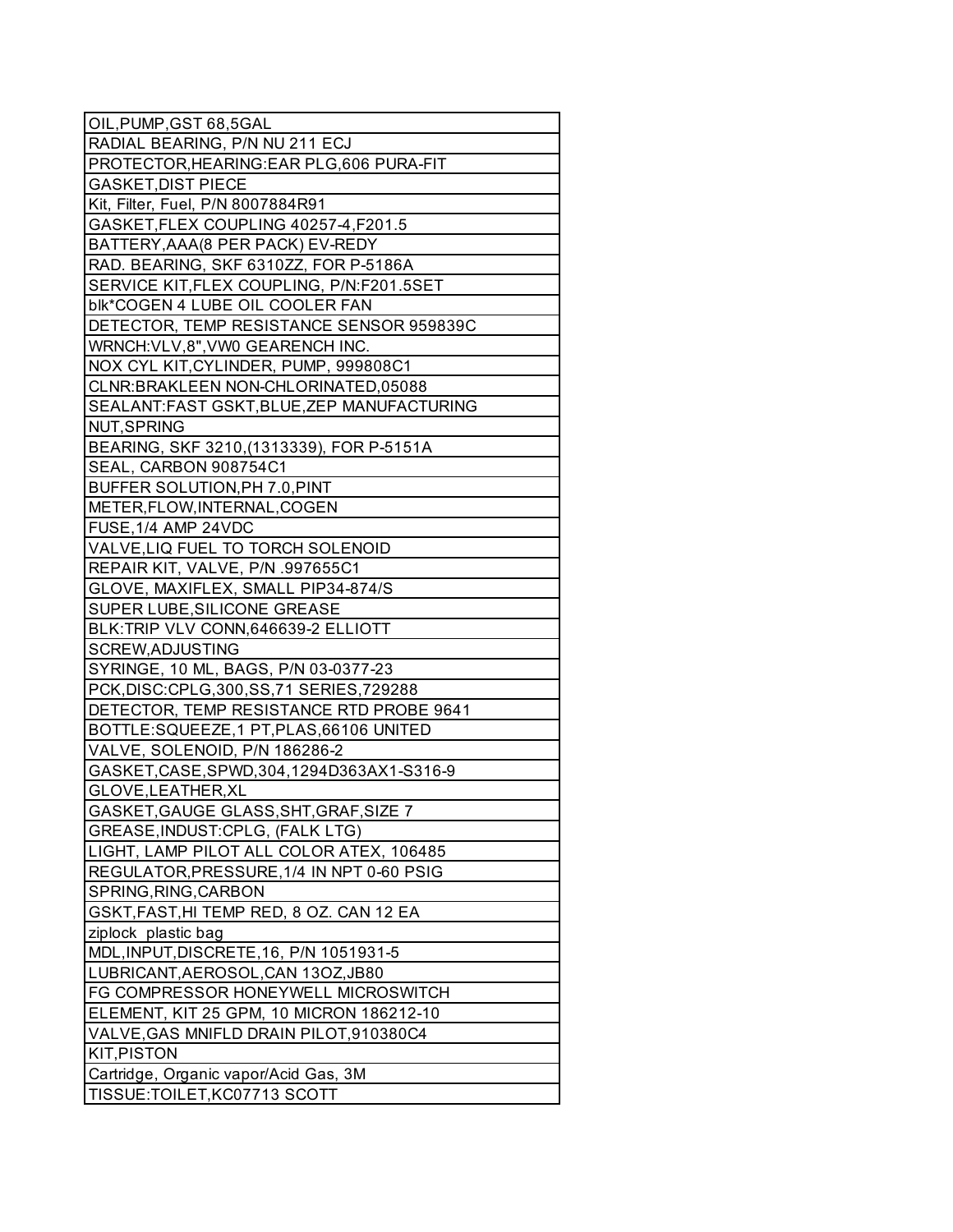| KIT, ELEMENT, FILTER 1064728-4                                    |
|-------------------------------------------------------------------|
| BACKLASH SPRING, DRESSER RAND,                                    |
| <b>GOVERNOR LEVER SPRING</b>                                      |
| 5205 D AND E FLOTECH FLOAT SWITCHES                               |
| FLOAT SWITCH FOR 05D&05E COMPRSSORS                               |
| COPPER COIL - 3/8"X50"                                            |
| GASKET, CASE, SPWD, 304 FLEXTITE                                  |
| BEARING, BALL, P/N 7309BECBM                                      |
| SENSOR, MAGNETIC SPEED                                            |
| TOWEL:FOLDED, SCO1804 SCOTT                                       |
| GREASE CPLG, PN: WA63379                                          |
| FILTER ELEMENT, AAP1404040-00223                                  |
| BUFFER SOLUTION, PH 4.0, PINT                                     |
| GLOVES, LEATHER, XXL                                              |
| PACKING, VALVE STEM                                               |
| GASKET, P/N 1W117165                                              |
| LAMP, SODIUM, HI PRESS, MOGUL BASE, 250W 786                      |
| LOCK, COMBINATION, RESETTABLE, BOTTOM DIAL                        |
| <b>CVR:FIRE EXT,FE2W UFS</b>                                      |
| <b>BEARING SKF 3213</b>                                           |
| BELT, FIN FAN, P/N 8MGT1200-12                                    |
| PAINT:SPRY, GREEN                                                 |
| FILTER, ELEMENT, 6 IN, MK-3632/A EOT BLOWE                        |
| Dust Pan, Long Handle, Hawaiian Style                             |
| BROOM, FLOOR, MEDIUM TAMPIC 24"                                   |
| F-5103 & F-5153 BURNER TIP, 6-HOLE                                |
| LINER, BEARING                                                    |
| FILTER, INLET AIR TYPE V                                          |
| BELT, V, P/N 3VX630, USE ON K-3643                                |
| BELT, V, P/N 3VX425, FOR COGEN 4                                  |
| LAMP, MINI, CLR, CNDLBRA BS, 6W 30V, S-6 BULB                     |
| LAMP, INCANDESCENT, 100A/RS/STGPQ1/6 78667                        |
| SWITCH, PROXIMTY LMT                                              |
| 550 JET LUBE, LUBRCT: ANTI-SEIZE, 1 LB CAN                        |
| GASKET, SPWD, 304, ASB, 600#, .125IN, 8"                          |
| PIN, GOVERNOR VALVE                                               |
| VALVE, RELIEF, 1/2 IN 45 PSI                                      |
| ABSRBNT:LOOSE GRANULAR, BAG, OBG7, 0BG17.5                        |
| PAINT:SPRY, GRAY                                                  |
| SPRING, EMERGENCY                                                 |
| REFILL, FOR AMMONIA RANGE 0-25 &                                  |
|                                                                   |
| WASHER, SPRNG: SEAT, 646652-1 ELLIOTT<br><b>COOLING TOWER FAN</b> |
|                                                                   |
| <b>COOLING TOWER FAN</b>                                          |
| GASKET, BODY, 2 IN-300#                                           |
| SWEATBAND, HARDHAT, SNAP-ONUNIVERSAL                              |
| GAS:J1002 NORCO INC, ZERO AIR, 0 PPM, 103 L                       |
| HERRING BONE BELT FOR COGEN 4 LUBE OIL H                          |
| FILTER, OIL, 3 MICRON 22-362                                      |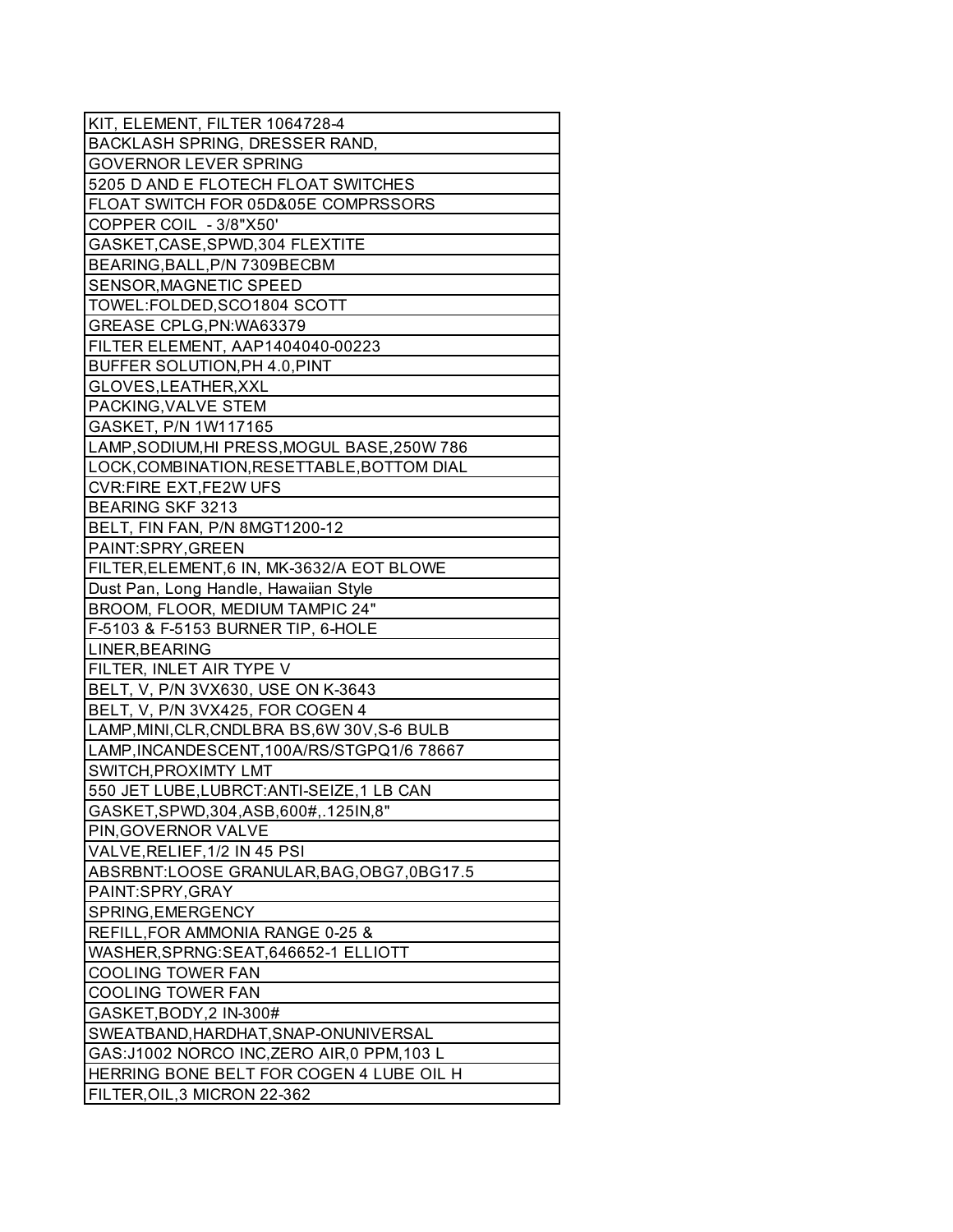| LUBRCTR:8 OZ ,30005 TRICO chicken feeder                           |
|--------------------------------------------------------------------|
| GOGGLES, SPLASH, UVEX, GRAY BODY, CLEAR LENS                       |
| PCB ASSEMBLY, SUPPRESSOR 80-210500-90                              |
| CAN:SAMPLE RND, 1/2 PT                                             |
| HELMET:SFTY, WHITE, PLS PROVIDE P/N AIRGAS                         |
| BEARING SKF 6308 C3                                                |
| GLOVE, LEATHER, SMALL                                              |
| Clamp, Riser, 5". P/N: 05BRC                                       |
| TAPE, SFTY BARR: CAUTION, 3" WD, 1000' LG                          |
| TAPE, SFTY BARR: DANGER DO NOT ENTER, 3" WD                        |
| CUP:8 OZ, PAPER, DXE5338DX                                         |
| TAPE, GRAFOIL, PN: 49220-0064, 1"                                  |
| OIL, INDUST: SHC 630/HT 220                                        |
| REPAIR KIT, FOR AIR ACTUATOR, TR2                                  |
| CLNR, HND: GOJO                                                    |
| GSKT:SS/GRAFOIL FILLER, SZ 9 V-1                                   |
| BROOM HANDLE, M/T, 1-1/8", 5'                                      |
| CHEM: GLYCERIN, GTO180-1GAL HAWAII CHEM                            |
| PAINT, SPRAY, A01510 OSHA BLUE, P/N:060579                         |
| BAG, RESPIRATOR STORAGE, PN: ALE2000                               |
| O-RNG:14-040UA SUNDSTRAND FLUID HANDLING                           |
| <b>GASKET, EXHAUST 36' DIA</b>                                     |
| PAINT:SPRY, WHITE                                                  |
| GASKET FOR NEW COGEN PLANT                                         |
| GASKET 4 INCH 150 CLASS FULL FACE                                  |
| BEARING, BALL, 1 ROW, LIGHT RAD SKF 6212                           |
| RESPIRATOR, HALF FACE, SMALL, 3M, 6100                             |
| RSPIRATOR, HALF FACE, MED., 3M, 6100                               |
| RESPIRATOR, HALF FACE, LRG., 3M, 6100, LGE                         |
| PROTECTOR, HEARING: EAR PLG, B223100 CABOT                         |
| SPARK PLUG 903316C1 2EA/PH                                         |
| BEARING SKF 6210 C3                                                |
| OILER, TURBINE                                                     |
| CUP, CALIBRATION, OLCT200                                          |
| GASKET, CASE, 304                                                  |
|                                                                    |
| GASKET, CASE, SPWD, 316 GRAF                                       |
| POROUS KYNAR FILTER ELEMENT CARTRIDGE<br>RETAINER, LOCK WIRE, TRIP |
|                                                                    |
| PAINT:SPRY, ORANGE                                                 |
| PLATE:DXEUX9WS,9", PAPER                                           |
| Gloves, Nitrile, 100/box, XXL, 705PF                               |
| GASKET, GRAPHOIL, COVER PLATE, E-5201                              |
| LINER, BEARING, LOWER C-308-025-002 REV 3                          |
| <b>CVR:TOILET SEAT</b>                                             |
| GLOVES:DISPOS, XLARGE, NBR, MCR NO-123-XL                          |
| RESERVIOR, OIL AAP1404040-00201                                    |
| RAINGEAR: HOODED JCKT/PANTS, 2X-L, YELLOW                          |
| SHIELD, SFTY EQUIP: FACE, B160030 HARRIS                           |
| LINER, TRASH, 55 GAL, 43X55X1.3 MIL                                |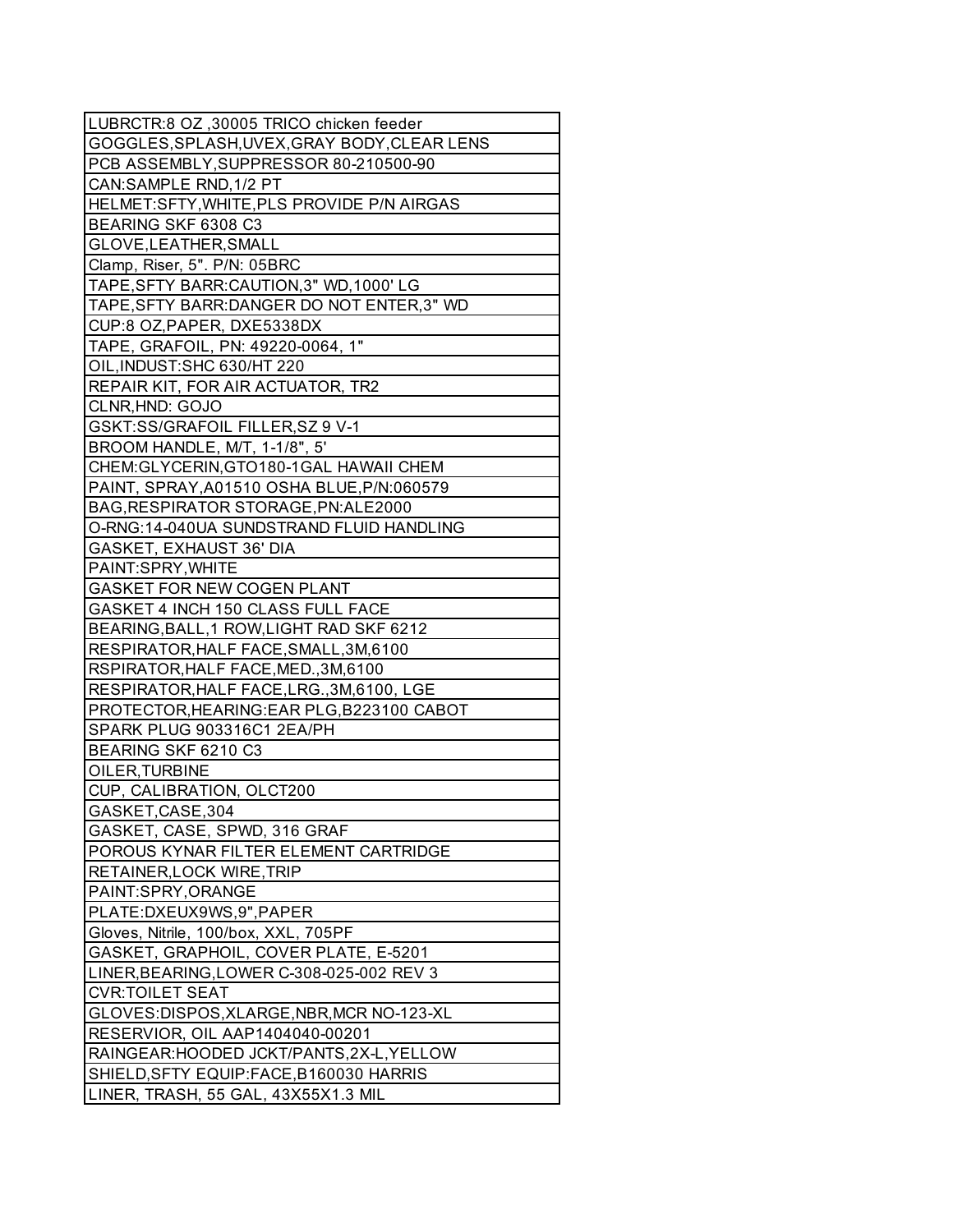| Connector, Male, Dual Lok, 3/4" Adaptor       |
|-----------------------------------------------|
| SPRING, LEVER GOVERNOR TRIP LEVER, PART 3     |
| CHANNEL LOCK:12" LG,442 A                     |
| SOLUTION, STRG, PH ELECTRODE                  |
| RELAY, DPDT, 24-125VDC, 10A, P/N 1016767      |
| SEAT:SPRNG LWR,646660-1 ELLIOTT               |
| CAN:SAMPLE RND, PAINT, QT, 60401 PARAMOUNT    |
| BEARING SKF 6310 C3                           |
| <b>GASKET FOR SIGHT GLASS</b>                 |
| BROOM, FLOOR FINE FLG/GRY 30" 3730            |
| <b>GOVERNOR LEVER</b>                         |
| <b>TRIP LEVER</b>                             |
| QUARTZ BY STONEL MODEL #QX2VB02SDM SERIA      |
| FUSE, POWER, TYPE EJ 1-3E                     |
| GLOVE, MAXIFLEX, X-LARGE, PIP34-874/XL        |
| Clamp, Riser, 4". P/N: 04BRC                  |
| BULB, 90 WATT, 2 PACK                         |
| GASKET, 6" 150# FULL FACE                     |
| COUPLING KIT 074065-004 203813 AMER DRIV      |
| PAINT, SPRAY, RUSTO, GRAY PRIMER              |
| OIL COOLER-GASKET KIT                         |
| PAINT:SPRY, BLC, 67220                        |
| KIT, SERVO/STARTER OIL, FILTER                |
| <b>BEARING SKF 3306</b>                       |
| TAPE, ELEC: INSULATING, 3/4"WD X 66' LG       |
| BUFFER SOLUTION, PH 10.0, PINT                |
| CLAMP, REPAIR, 2", EMERGENCY, SKINNER         |
|                                               |
| PAPER, TOILET, JUMBO ROLL, 12PK., TOUGH GUY   |
| LAMP, APPLNC, BAYONET, 25W 130V GE 25T8DC/I   |
| BELT, V, P/N BP37, FOR COGEN 1,2,3            |
| Broom, House, Angle, Flag, 463 HOB            |
| GLASS, SIGHT: GEARBX, GA01AA05 SUNDSTRAND     |
| GLOVES, LEATHER, LARGE                        |
| TIMER, WATCHDOG, ATEX, P/N 1063140-3          |
| CALIBRATION ADAPTOR, RAE, 033-3801-000        |
| GASKET, IGNITOR                               |
| GASKET, FLEX COUPLING, F202, P/N:40257-24     |
| Connector, Female, Dual Lok, 3/4" Adaptor     |
| GASKET, SOOT BLOWER 53A012-350S               |
| SPRING, TRIP                                  |
| GAUGE, LIQ FILLED 1/4" BTM MNT 0-30 PSI       |
| #3 WASHED GRAVEL, 3/4" ROCK                   |
| RADIAL BEARING COVER GASKET, P/N 017-109      |
| THRUST BEARING COVER GASKET, P/N 017-105      |
| SIL-GLYDE, LUBRCT: SIL-GLYDE, 765-1351 NAPA   |
| PAD, CLEAN: SCOURING, GREEN                   |
| GASKET, HEX, SHT, CI RUBR, 1/16IN, 15 X 20 IN |
| GOGGLE, UVEX, S3960C, STEALTH, GRY/CLR AF     |
| O-RING 3/8" X 78-1/2" G-0823 V5129            |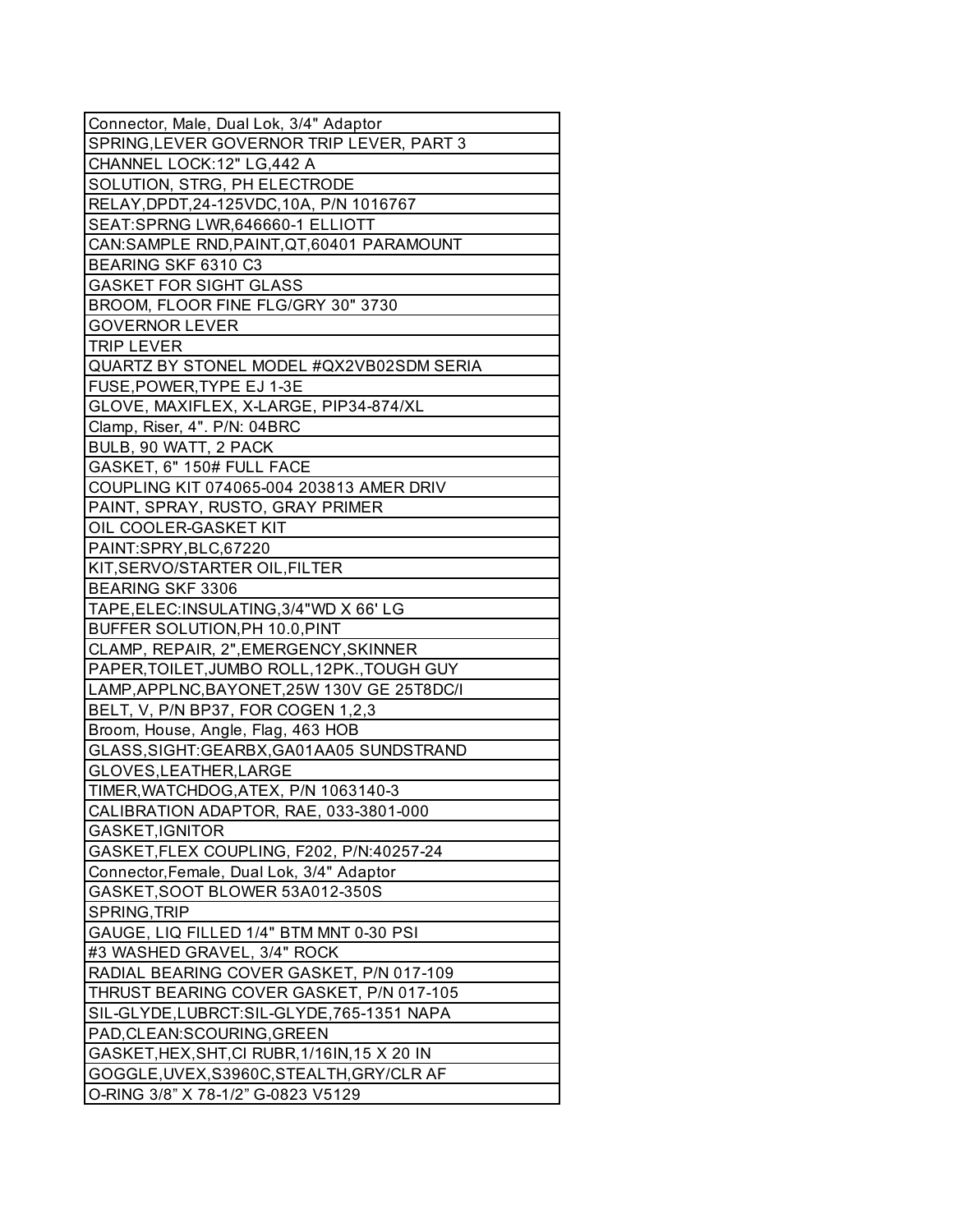| Scrubs In A Bucket                           |
|----------------------------------------------|
| RING, OIL                                    |
| DETECTOR: H2S, 1-200 PPM, 8101831 DRAEGER    |
| SOL, STABLZR, AMMONIA CHEMETRICS A1500       |
| Clamp, Riser, 2-1/2". P/N: 2HBRC             |
| KIT, MAINT, FILTER, GAS/AIR 949433C1         |
| BEARING, SKF 6206, P/N 62062RS, 2RSJEM       |
| Clamp, Riser, 2". P/N: 02BRC                 |
| Helmet, Full Brim, White, Ratchet            |
| 55 gal LINER: TRASH, 0609236, 55 GAL         |
| Clamp, Riser, 1-1/2". P/N:01HBRC             |
| GASKET, CASE, IRON ASB                       |
| Clamp, Riser, 3". P/N: 03BRC                 |
| <b>GASKET, BEARING COVER</b>                 |
| MOTOR,600HP,TEFC,35CG5012Z,1195,2300V        |
| F-5104A GROMETT KIT R SERIES SN#132192 B     |
| PAINT:SPRY, YELLOW, 67209                    |
| SPOON: WHITE, IPBIP203S                      |
| REPAIR KIT, VALVE, SOLENOID                  |
| <b>GASKET, NON-METAL COVER EB</b>            |
| DETECTOR, LEAK: 8 OZ snoop                   |
| CLNR:DISINFECTANT,SPRY                       |
| SOCK: WIND CONE, ASX1896 SFTY FLAG CO.       |
| CLNR:DETERGENT (DAWN) GALLON                 |
| U-BOLT, 3" W/ HEX NUTS. P/N:03UB             |
| CASE GASKET, 017-12685-00-RA01               |
| TIMER, MULTIFUNCTION, P/N 1063140-1          |
| <b>CLNR, GLASS: WINDEX</b>                   |
| U-BOLT, 2-1/2" W/ HEX NUTS. P/N:2HUB         |
| GASKET, COVER                                |
| GASKET, CASE, SPWD, 304/APX2                 |
| GASKET, FILTER, HOUSING, BUNA-N              |
| LAMP, FLOOD LIGHT, MED SKIRT, 150W 78667738  |
| GASKET, CASE, IRON, ASB                      |
| SPRING, METERING                             |
| LAMP, AIRPORT, CLEAR, MOGUL BASE, 620W, 120V |
| LAMP, SODIUM, CLEAR, MOGUL BASE, 400W 786677 |
| GLOVE, MAXIFLEX, LARGE, PIP34-874/L          |
| SEAL, METALLIC 962094C1                      |
| INSECTCD: WASP KILLER SPRY, PT 515 14 OZ.    |
| O-RING, 31.625 ID 210 W VITON 1047186        |
| Glasses, Clear, A805, UVEX                   |
| O-RNG:SUND 14-046UC                          |
| Nipple, Pipe, SS, 1/4 x 3, NPT, SCH 40       |
| MOTOR, 30HP, TEFC, 326U, 1775, MK5126        |
| ADHV:SUPER GLUE, 765-1262 NAPA               |
| GLOVE, LEATHER, MED., DRIVERS GLOVE          |
| PIN, GOV., LEVER, WORM KEY, DRESSER          |
| TAPE, RUBBER, SPLICING, .030X3/4"X30"        |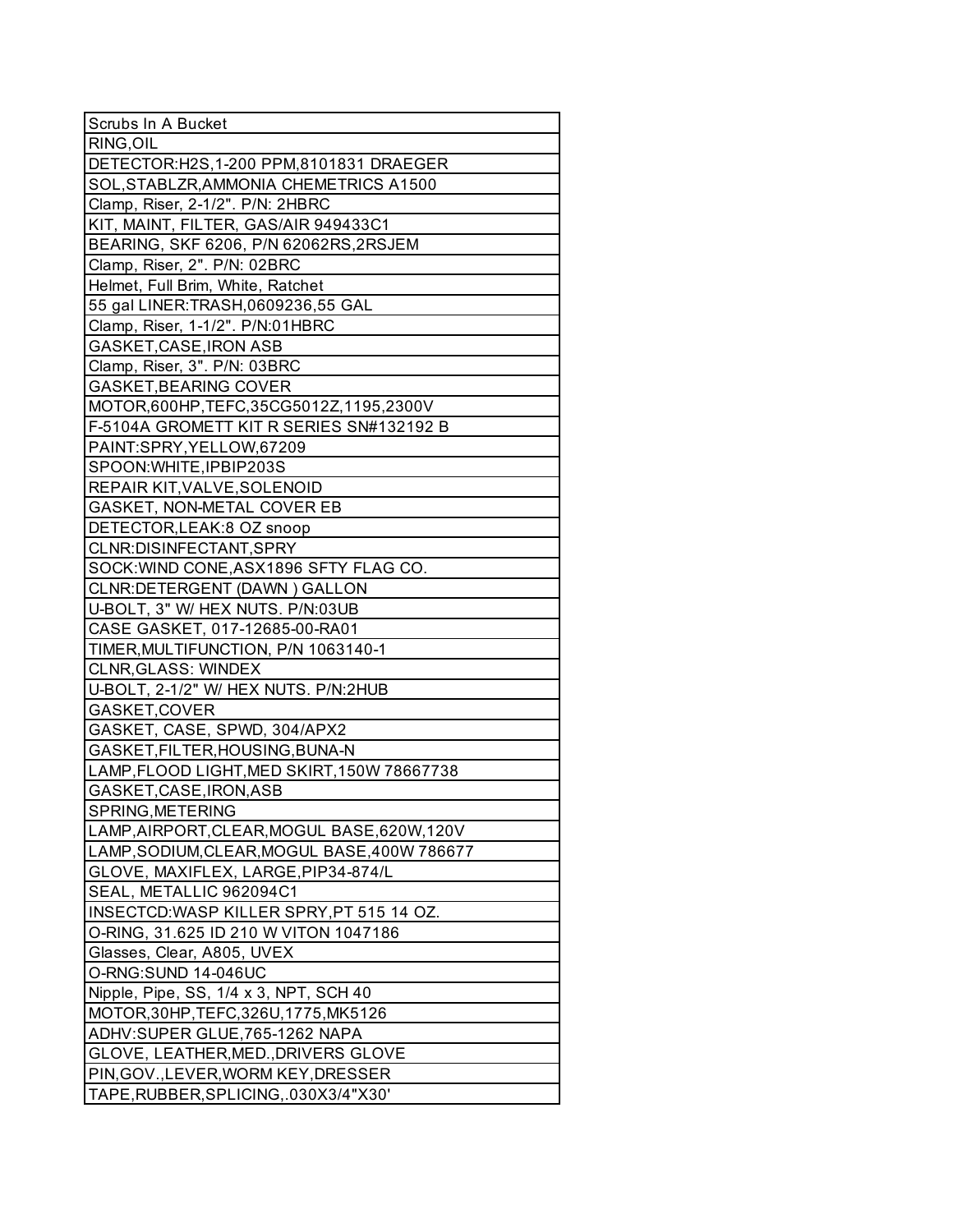| Aerosol Duster 10oz cans - Brand DustOff       |
|------------------------------------------------|
| BLT, STUD: INDUCER. 1/2" X 2-3/4", A193        |
| Crude Atmospheric Furnace Hangars              |
| LAMP, MULTI-VAPOR, E28, CLEAR, PN: MVR175/U    |
| GASKET, BLEED VALVE, P/N 173533-1              |
| NUT, CAP, FISHER, 1U910235032                  |
| KIT, ELEMENT, O RING P/N H9043-V               |
| TAPE:1" WD X 50' LG, GRAPHITE, 2551-1          |
| GAUGE, INSTRUMENT, SUPPLY, 2" PLASTIC, 0-60    |
| MOTOR, 25HP, TEFC, 284TC, 1770, MP6241         |
| FLTR, OIL: GEARBX, HP-1 FRAM                   |
| Clamp, Riser, 1". P/N:01BRC                    |
| BEARING, STEAM END, ASSEMBLY                   |
| OIL, HYD, PAIL, 5-GAL. PAIL, RANDO HD          |
| MOTOR, 60HP, TEFC, 364T, 1780, MF2301, EM4314T |
| GASKET, COVER, 10.688 X 11.313 X 1/8 IN        |
| Clamp, Riser, 6". P/N: 06BRC                   |
| U-BOLT, 2" W/ HEX NUTS. P/N:02UB               |
| MOTOR, 100HP, FC, 445US, 3555, A100P2C         |
| CAP, VALVE STEM, 3/8-1.25 IN                   |
| POWERFLEX 700, AC DRIVE, 20BD156               |
| WIPES, RESPIRATOR, 5X8, ALC. FREE, 100/BOX     |
| <b>GREASE PLUG</b>                             |
| GASKET, P/N H38096                             |
| BUSH, DR: SK, QD, SK 1-7/8                     |
| Clamp, Riser, 1/2"-3/4". P/N:0.7BRC            |
| TOWEL:ROLL,411866 SCOTT                        |
| TAPE: DUCT, 2" WD X 60 YD LG X 8 MIL THK       |
| DETECTOR, GASOLINE, PASTE, 2.25 OZ. JAR        |
| PAD, CLEAN: SCOURING, RED, 86 FASTENAL         |
| GASKET, P/N 8274D1                             |
| U-BOLT, 1-1/2" W/ HEX NUTS. P/N:1HUB           |
| REFINERY AIR COMPRESSOR                        |
| GASKET, O RING, SOLID, VITON, ARP568-243       |
| O-RNG:14-004UC SUNSTRAND FLUID HANDLING        |
| BEARING, BALL, 1 ROW, LIGHT RAD, 6207 JEM      |
| SEAL, SLEEVE, PN: 441823500                    |
| U-BOLT, 1/2" W/ HEX NUTS. P/N:0.5UB            |
| U-BOLT3/4" W/ HEX NUTS. P/N:0.7UB              |
| <b>GASKET, STUFFING BOX</b>                    |
| ADAPTER, 3/4" DUAL LOK MALE, DXPM12            |
| U-BOLT, 1" W /HEX NUTS. P/N:01UB               |
| CLNR:SCOURING, PWDR                            |
| GASKET, P/N X1561T25F                          |
| RELAY, PLC, DC, 6A, C1D2, ATEX, P/N 1061979-1  |
| MOTOR, 30HP. 286TS, 3520, MK5198D              |
| Broom, House, Corn Heavy, P/N:FP850            |
| GASKET, DJ, CS, ASB, 3/32", 2-7/8X3-1/4"       |
| BRSH, WIRE: L, BRUWIR120 VON KENRIC BRUSHES    |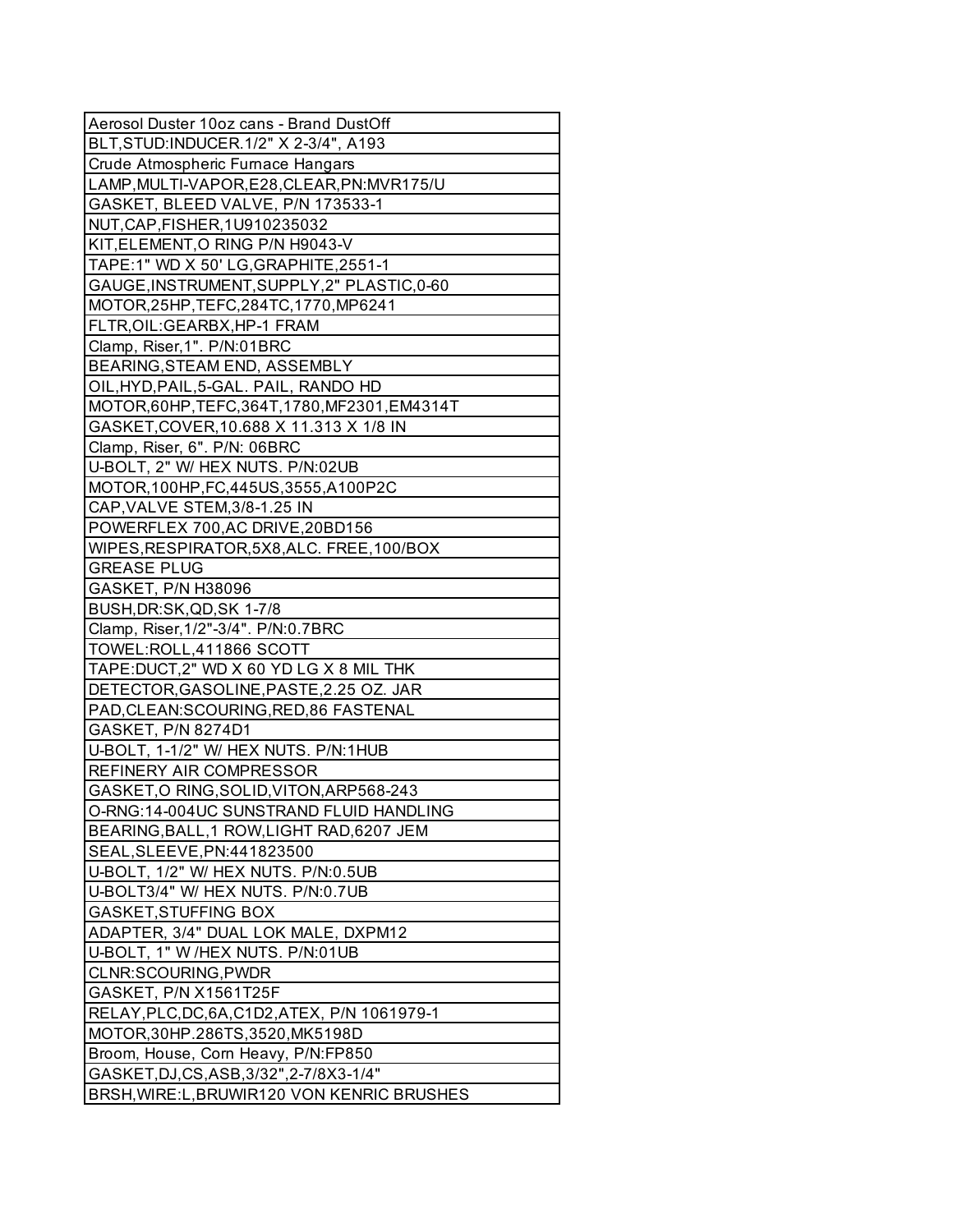| GASKET, O RING, SOLID, VITON, ARP568-237        |
|-------------------------------------------------|
| REPAIR KIT, SOLENOID VALVE, 951341C1            |
| DELETE TAPE, VINYL, ELECTRICAL, 3/4"X66'.       |
| WASHER, LK: IMP TAB, WA02AA01DB1 SUNDSTRAND     |
| <b>GASKET, BEARING COVER</b>                    |
| GLOVE, MAXIFLEX, 2X-LARGE, PIP34-874/XXL        |
| <b>BRSH, PAINT: 3" BRISTLE</b>                  |
| <b>FUSE, MLM CARTRIDGE</b>                      |
| MODULE, TC, 1RTD, 8CH, 1051931-33               |
| MOTOR, 40HP, TEFC, 364T, 1190, MF5198/P5115     |
| Disinfectant, Purell, Spray Bottle              |
| GASKET, O RING, SOLID, VITON, ARP568-245        |
| FORK: IPBIP201F                                 |
| U-BOLT, 4" W/ HEX NUTS. P/N:04UB                |
| GLOVE, CHEMICAL RESISTANT SIZE 11               |
| GASKET, GAUGE GLASS, CUSHION, COMPOSITE         |
| GASKET, P/N W153210                             |
| CARTRIDGE, PARTICULATE FILTER, 5P71             |
| CURRENT TRANSFORMER, PN: 781-122MR              |
| GASKET, COVER, BLEED VALVE                      |
| GAUGE, INSTRUMENT, SUPPLY, 1.5"PLSTC, 0-30#     |
| RETAINER, FILTER, ADAPTOR TO ADD DUST FILT      |
| GASKET, SPWD, 304 ASB, 3/16IN, 3-3/8X4X3/16"    |
| GREASE, INDUST: CHEVRON: BRG, NLG12             |
| <b>KEY, THRUST COLLAR</b>                       |
| BLOCKR, 5HP, TEFC, 184T, 1750, MP3636, EM3615T  |
| <b>GASKET, STUFFING BOX</b>                     |
| PAINT, ENAML, SPRAY, GLOSS, MANDARIN OR, 16OZ   |
| GASKET, INJECTOR                                |
| GASKET, HEAD                                    |
| PACKING, GLAND                                  |
| LAMP.MULTI-VAPOR,1000W,MVR1000/U                |
| MOTOR, 75HP, TEFC, 365TS, 3565, MP6701MK5126    |
| Acid Suit Faceshield Replacement 8x17"          |
| MOTOR, 3HP, 56, 182T, 1755, 460, MK5176, EM3611 |
| MOTOR, 50HP, TEFC, 326T, 1775, K5316EM4115T     |
| TRANSPARENT GAGE BOLT                           |
| O-RING:456, END CVR, 20A11CM250 DRESSER         |
| BRSH, PAINT: 2" BRISTLE, 5140-2 WOOSTER S &     |
| MOTOR, 25HP, TEFC, 324US, 1780, 460, P5204      |
| CLNR: BAKING SODA, VON KENRIC BRUSHES           |
| 1" BRISTLE BRSH, PAINT: 1" BRISTLE              |
| MOTOR, 30HP, TEFC, 286T, 1760, MF/K3632A        |
| MOTOR, 5HP. TEFC, 112, 3505, K6721A/B, MM11042  |
| O-Ring, P/N: P2-18.936GAG69, (1067525)          |
| MOTOR, 5HP, TE, 184TC, 3475, MP2307, CEM3613T   |
| PRESSURIZED ACCUMULATOR                         |
| MOTOR, 10HP, 56/TEFC, 215T, 1770, MK6725, REP   |
| POWERFLEX 700, AC DRIVE, 20BD096                |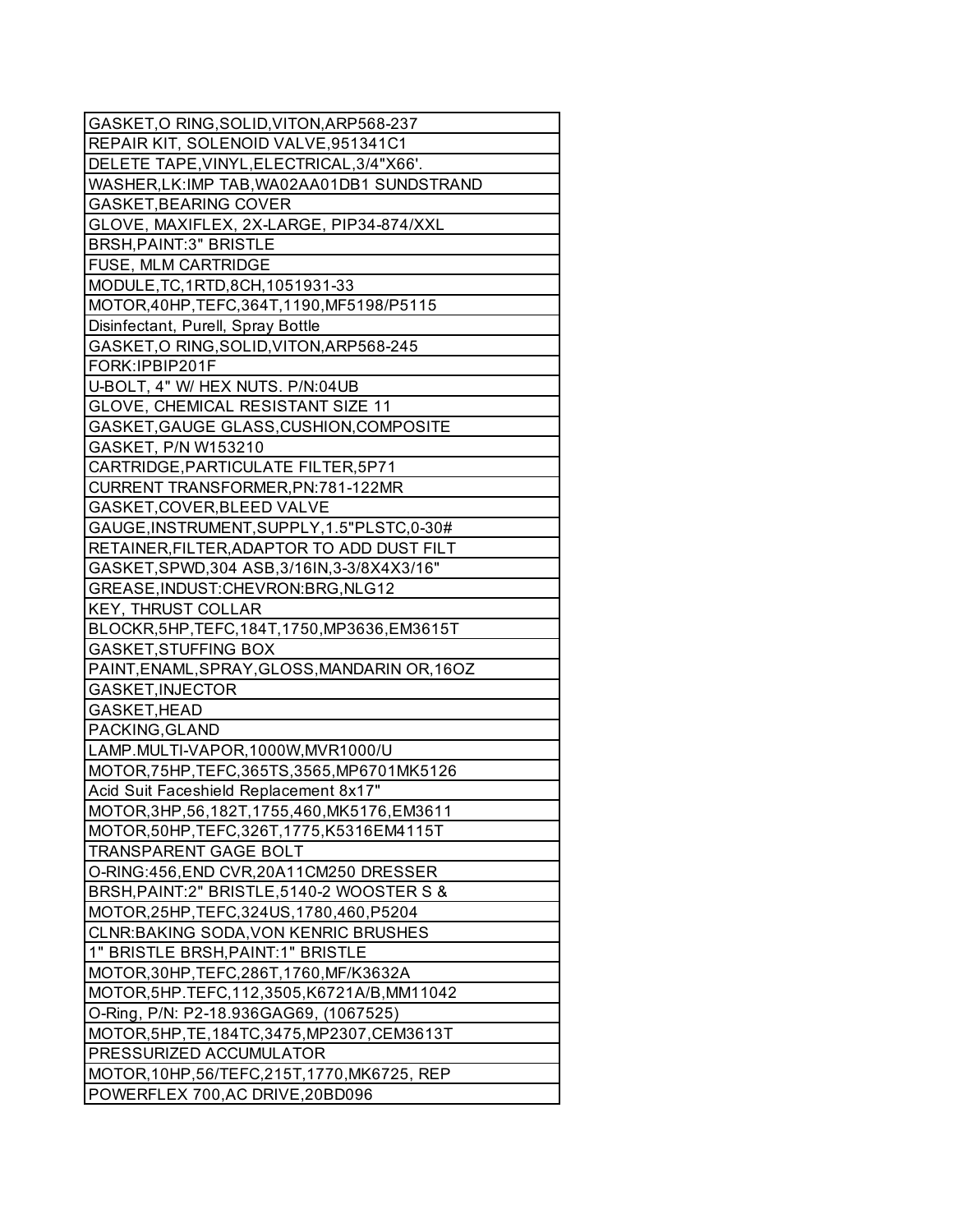| <b>GASKET, EFFLUENT AREA DRAINAGE LTF</b>     |
|-----------------------------------------------|
| 3/4 BOLTS/WASHERS                             |
| MOTOR, 20HP, TEFC, 256T, 3510, P2081A, REPAIR |
| MOTOR,,350HP,TEFC,N449TSC,3580,K5205E         |
| MOTOR, 200HP, TEFC, 509LL, 1190, MF5104B      |
| DASH POT, CWT                                 |
| BEARING, CONE TAPERED, ROLLER, (1341582)      |
| <b>SEAL, INDUSTRIAL</b>                       |
| <b>SEAL, INDUSTRIAL</b>                       |
| BEARING, CONE TAPERED, ROLLER, (1341584)      |
| KIT, CWT DASH POT REPAIR                      |
| PUMP, L/O                                     |
| BAFFLE, OIL                                   |
| BEARING, CONE TAPERED, ROLLER (1341587)       |
| BEARING, CONE TAPERED, ROLLER, (1341581)      |
| BEARING, CONE TAPERED, ROLLER, (1341585)      |
| BEARING, CONE TAPERED, ROLLER, (1341583)      |
| HUB, COUPLING (1063222)                       |
| <b>HUB</b>                                    |
| <b>BAFFLE, OIL GEAR</b>                       |
| <b>OIL SLINGER</b>                            |
| SIGHT GLASS, CWT GEARBOX                      |
| GSKT:OIL PUMP, T1, 5856C1T1 DRESSER-RAND      |
| BRG, SLV: R16430 DRESSER INDS INC, BUSH       |
| O-RNG:OIL PUMP HSNG,20A11CM451 DRESSER        |
| BRSH, PAINT: 1/2" BRISTLE, VON KENDRIC        |
| PUMP: OIL, W104674 DRESSER INDS INC           |
| NUT, CAP: 62028725 DRESSER RAND               |
| GSKT:MNFLD, T6, 32153801 DRESSER-RAND         |
| O-RNG:ELMNT,95022158 DRESSER RAND             |
| RNG,PSTN:CYL,2",X1244T2 DRESSER INDS INC      |
| GAUGE, LVL: OIL, 6453B1 DRESSER RAND          |
| RNG:CHK, Y1040T1 DRESSER RAND                 |
| O-RNG:20A11CM010 / 010V15                     |
| GSKT:MAIN BRG, 4242B1 DRESSER-RAND CO.        |
| GSKT:PARTITION,5804B1 DRESSER-RAND CO.        |
| GSKT:BOTTLE,37A11C3 DRESSER-RAND CO.          |
| SHOE: XHEAD, 7142D1 DRESSER-RAND              |
| GSKT:SETSCREW NUT, T4, X1131T4 DRESSER        |
| GSKT:SETSCREW NUT, T3, X1131T3 DRESSER        |
| GSKT:CVR, T5, X1131T5 DRESSER INDS INC        |
| GSKT: VLV PLATE, T6, 32172942 DRESSER-RAND    |
| GSKT:MNFLD,T6,32153827 DRESSER-RAND           |
| GSKT:COMPRSR, W67095 DRESSER-RAND CO.         |
| PUMP:OIL,30427140 DRESSER-RAND CO.            |
| PSTN:3-3/4" CL, R73913 DRESSER-RAND CO.       |
| VLV, CHK: 1/4", R85226 DRESSER-RAND CO.       |
| COOLANT:COMPRSR, 20 L, 38459582 DRESSER       |
| O-RING:CASE VENT GSKT,002-272-220 DR          |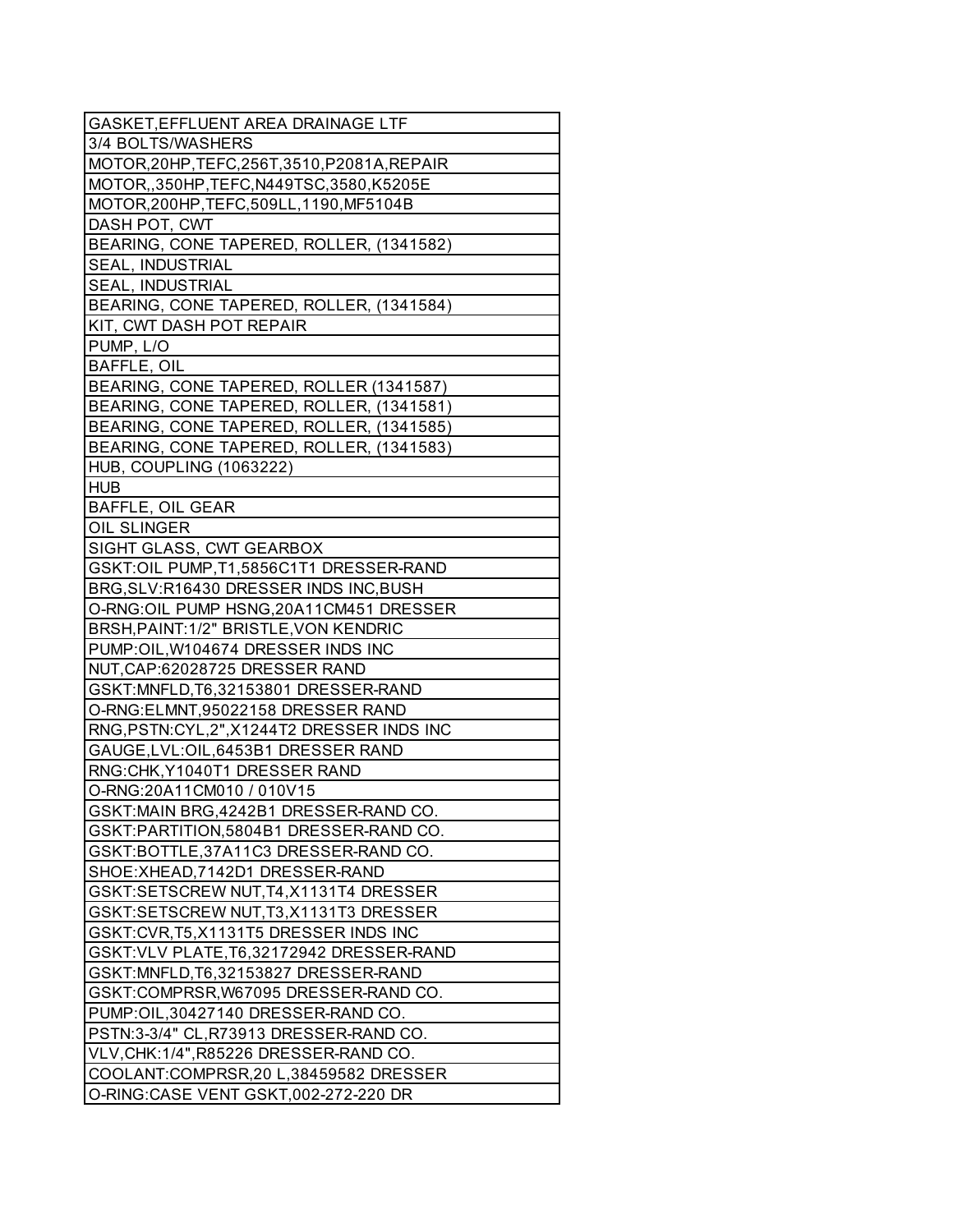| O-RNG:315, BUNA-N, 0.787" ID, 1.207" OD      |
|----------------------------------------------|
| TISSUE, LENS: 6BW-124155 ALLEGRO             |
| SHIELD, SFTY EQUIP: WELDER FACE, CLEAR       |
| SHIM: W26430C DRESSER RAND                   |
| PIN:CLINCH,230024V2 DRESSER RAND             |
| SEAT, VLV: 35GA 30217608 DRESSER RAND        |
| SEAT, VLV:50GA 30229538 DRESSER RAND         |
| VLV:W776464-000 (FRML:T118750A) DRESSER      |
| COLLAR:PSTN,5255B1P4 DRESSER RAND            |
| DEFLECTOR:SEAL OIL,300018AK7 DRESSER         |
| PLATE:STOP,F42408AT1 DRESSER RAND            |
| SEAT, VLV: F42407AT1 DRESSER RAND, HP        |
| WRNCH:REED OPERTR, 1/8" TO 1", RF10-02121    |
| CLMP, PIPE RPR: SLIT SLV, 3" PIPE, 1000 LB   |
| KIT:REP,FOR VLV,R546X000022 FISHER           |
| DETECTOR:CO2,0.1-6 PPM,CH23501 DRAEGER       |
| CHARGE BY CASES: PINK, LOTION: SOAP, HAND    |
| CLNR, HND: SOAP, VON KENRIC BRUSHES          |
| RAIN COAT:SMALL                              |
| SPRNG, VLV: PP-404 DRESSER RAND              |
| SPRNG:PP405 DRESSER RAND                     |
| INSERT, CPLG: 8JE WOODS                      |
| SEAL, OIL: LIP, 416664 FEDERAL-MOGUL CORP.   |
| ROTOR: CHROMOLY, 663279-18 ELLIOTT COMPANY   |
| UNLDR, STEM (LP) W40711                      |
| RESP:DISPOS, PARTICULATE, 8210 3M            |
| CHANNEL LOCK:9-1/2" LG, SNAP-ON TOOLS        |
| PAPER, TEST: PH, 0-14 PH RANGE, BDH35309.606 |
| OIL, INDUST: GEAR LUBE, 80W90 VISCOSITY, 35  |
| BLock:CONFINED SPACE ENTRY,LOG               |
| blk ** BAG: SACK, SUPERSACK HELIOS           |
| 33 gallon LINER: TRASH CAN, 5135 0712 I      |
| LINER:PTX-023B POWERTEX, INC., 20', PLAS     |
| RAINGEAR: HOODED JCKT/PANTS, 3X-L, YELLOW    |
| RAINGEAR: HOODED JCKT/PANTS, XL, YELLOW      |
| RAINGEAR: HOODED JCKT/PANTS, L, YELLOW, POLY |
| RAINGEAR: HOODED JCKT/PANTS, MED, YELLOW     |
| RAINGEAR: HOODED JCKT/PANTS, S, YELLOW, POLY |
| HELMET:HEADGEAR, B150015 BULLARD             |
| GOGGLES: CUTTING, S379 UVEX                  |
| GLASS, SIGHT: OIL, PLEASE PROVIDE P/N P-K    |
| GLASS, LVL GAUGE: PLAIN, SZ 9, PLAIN SZ 9    |
| GSKT: VLV PSTN SEAT, H-1, X1008T13 DRESSER   |
| GSKT:L, THERMAL BARRIER, GK01AA02            |
| GSKT: UNLOADER, W37992 DRESSER RAND          |
| GSKT, LVL GA:SZ 9, GSK SZ 9 JERGUSON GA &    |
| GAS: Bottle, 5 gas mix (GASCO)               |
| CUP:RL EDGE, 4 OZ, 25K814 WW GRAINGER INC    |
|                                              |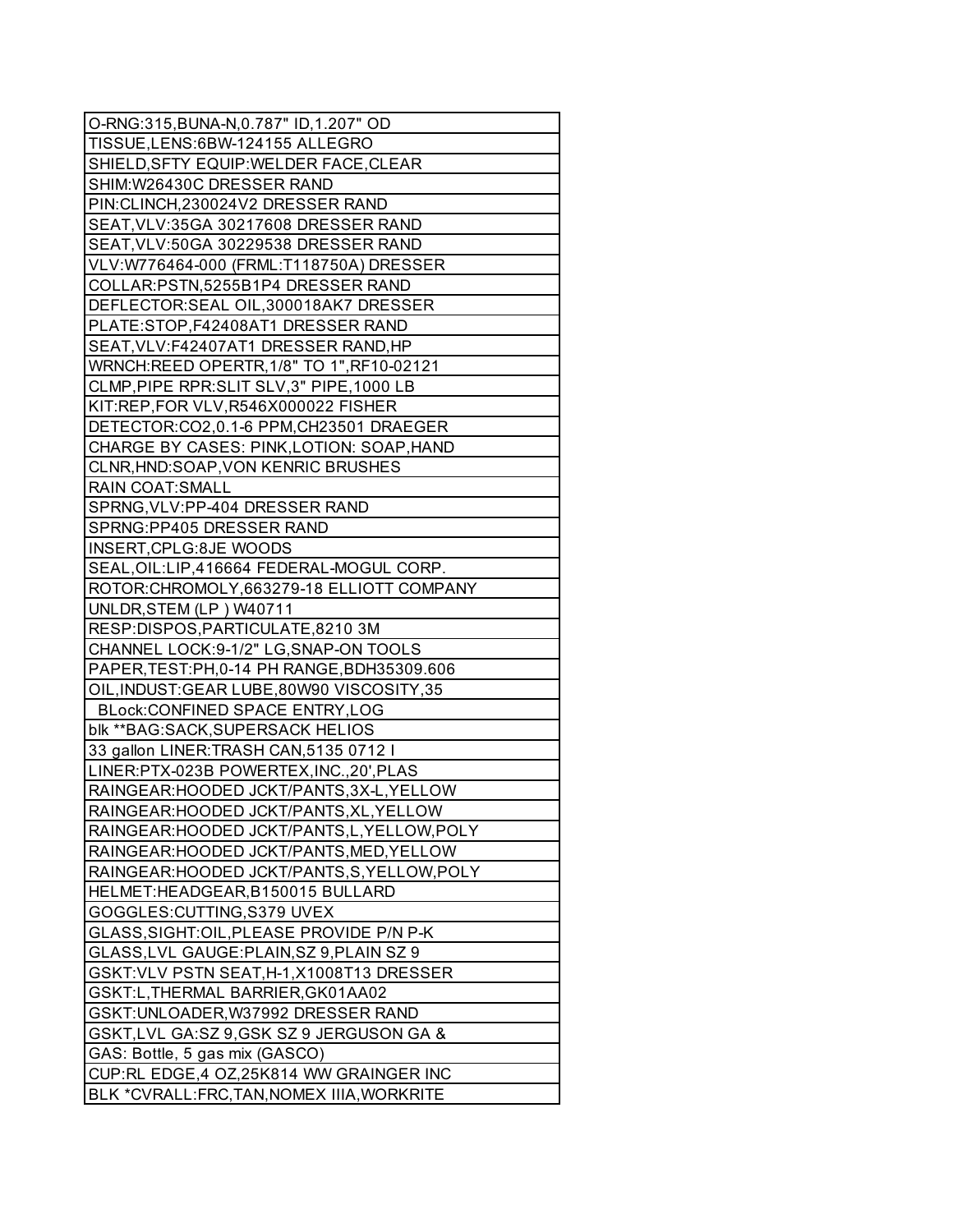| RAIN COAT:3X-L                              |
|---------------------------------------------|
| RAIN COAT:2X-L                              |
| CVRALL:DISPOS, XL, B2701541 TEMPRO          |
| CVRALL:DISPOS, L, B270154 TEMPRO            |
| CVRALL:DISPOS, MED, B2701539 TEMPRO         |
| CVRALL:DISPOS, S, 7212 SM SFTY SYSTEMS      |
| CVR:HOSE REEL, 1-1/2" X 100', FD-47 EXCEL   |
| <b>CORD:SASH</b>                            |
| HERBICIDE: WEED KILLER, 30 GAL              |
| CHEM:ISOPROPANOL                            |
| BRSH, WIRE: S, BRUTOO120 VON KENRIC BRUSHES |
| <b>BRSH, PAINT: 4" BRISTLE</b>              |
| BELT, V:5VX750                              |
| BRG, BALL: 6212 2RS SKF ., 2.3622" ID       |
| BRG, BALL: 5311 FAFNIR BRG CO.              |
| SALT, CHEM: KD COARSE, BULK, 706108 UNIVAR  |
| SLV, SHFT: SL02AA01DB1                      |
| PAINT:SPRY, RED, 2108 KRYLON                |
| SPRNG:PP464 DRESSER INDS INC                |
| WRNCH, PIPE: HEAVY DUTY, 8" LG, CI          |
| NETTING:SFTY,4' X 4',4848 CAGEX             |
| GAUGE, PRES: 0-3000 PSI, PSV                |
| GAUGE, PRES: 0-1000 PSI, PSV                |
| GAUGE, PRES: 0-200 PSI, PSV                 |
| GAUGE, PRES: 0-60 PSI, PSV                  |
| POUCH: ZIP ENV, VINYL 9 1/2"x 16" rev2      |
| CLNR, crude clean : LIQ, 350 GAL TOTE       |
| CAN:SAMPLE, 1 QT, TIN, SCR CAP, 60175/60239 |
| GAS:H2S,75 PPM, CYL                         |
| GAS: H2S, 165 PPM, CYL                      |
| GAS:02, N2,5% O2 BAL N2, CYL                |
| GAS: 02, N2, 9% O2 BAL N2, CYL              |
| GAS:NO, SO2,137.5 PPM NO                    |
| GAS:NO, SO2,62.5 PPM NO                     |
| GAS:15PPM SO2, 40PPM NO                     |
| GAS:NO, SO2, N2,226 PPM NO                  |
| GAS:02, N2,2%02 BAL N2                      |
| PSTN:POCKET UNLOADER, 3.88 UL47-18EE        |
| GLND:POCKET UNLOADER,D46045T1 DRESSER       |
| COLLAR: POCKET UNLOADER, W37994 DRESSER     |
| GLOVES: DISPOS, L, NBR, MCR NO-123-L        |
| BRG:SKF 6212 J/C3 SKF, RADIAL               |
| XMTR, DP: 0-1000 IN H2O                     |
| GAS:210 PPM, H2S W/N2 BAL, EPA              |
| GAS:21% O2 W/N2 BAL,EPA CYL                 |
| CVR: FIRE, EXT; WFE350                      |
| CVR: FIRE, EXT; WFE150                      |
| Nitric Oxide - 15PPM NOX                    |
| Nitric Oxide Low - 90 PPM NOX               |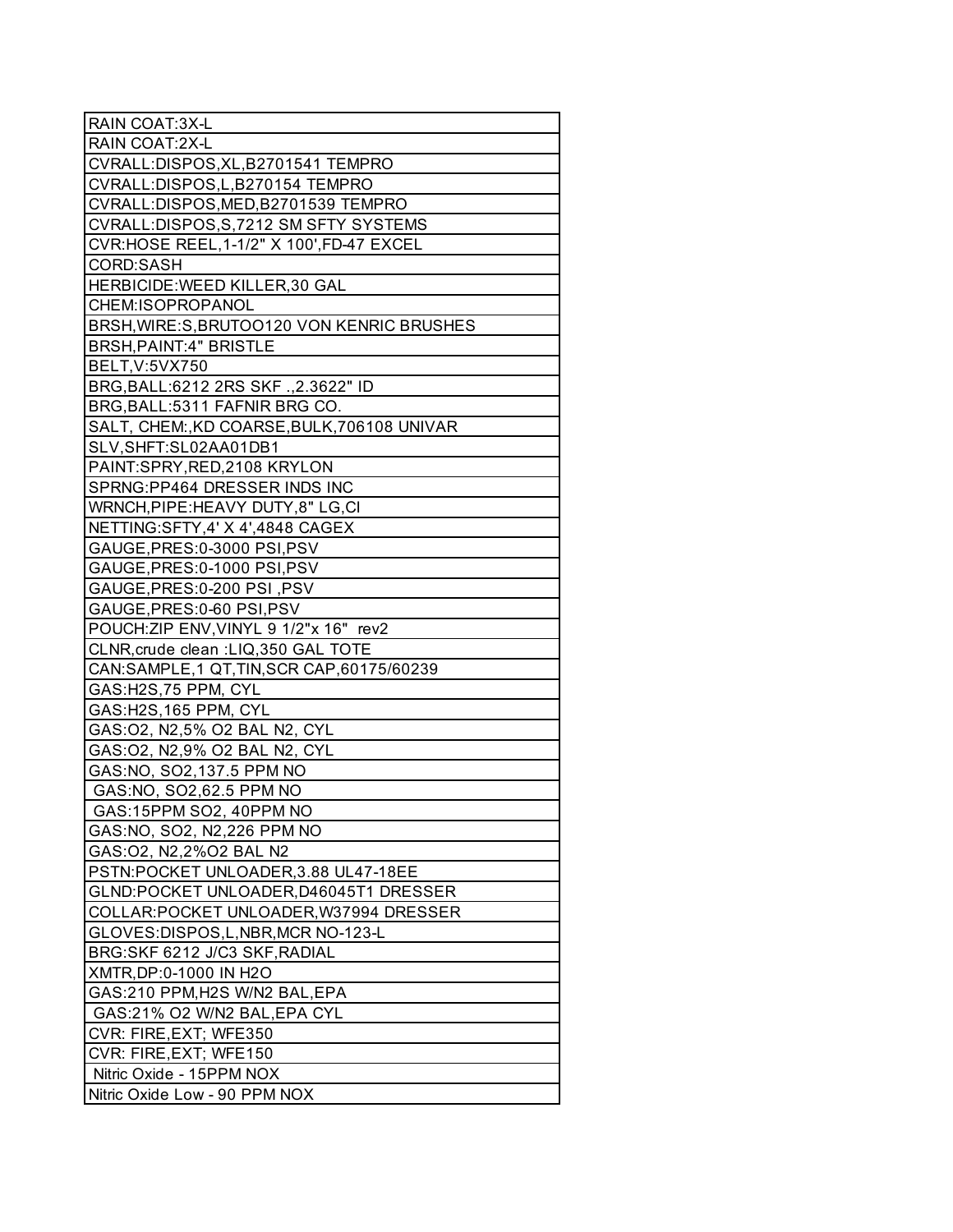| CGA Sulfur Dioxide/Oxygen Low - 125 PPM      |
|----------------------------------------------|
| CGA Sulfur Dioxide/Oxygen High - 275 PPM     |
| SO2/O2 Low - 50 PPM SO2, 2% O2               |
| SO2/O2 High - 450 PPM SO2                    |
| SO2/O2: 450 ppm /8%                          |
| NITROGEN Ultra High Purity                   |
| CGA NITRIC OXIDE LOW-25 PPM                  |
| CGA NITRIC OXIDE LOW - 55 PPM NOX            |
| 12.5%: 2comp N2+ Hydrogen sulfide            |
| 2 comp N2+ Hydrogen sulfide                  |
| 700 PPM CO, 700 PPM H2, 3.5%                 |
| Capillary 0.015 inch (purple)                |
| Ammonia Anhydrous                            |
| Hydrogen Ultra Pure                          |
| Dessicant, Anhydrous                         |
| F603 O-ring for cvr gasket                   |
| Low BTU                                      |
| Med BTU                                      |
| High BTU                                     |
| BLKGSKT, BLUE, 8 OZ. CAN 12 EA/BX            |
| CONDULET, OUTLETBODY, OBRND, FORM 7.1/2"     |
| CONDULET, OUTLET, OBRND, GALV, FORM 7, 3/4"  |
| BLOCK KIT, BACKLIGHT UIM, VANTAGE            |
| BEARING, PN: T100970                         |
| CARTRIDGE, ORGANIC VAPOR, FILTER, 6001       |
| SERVICE KIT, FLEX COUPLING, PN: F202SET      |
| <b>FACE SHIELD, HEAD GEAR, POLY BL/BLK</b>   |
| OIL, MEROPA SYNTHETIC, EP220, 5GAL           |
| GAUGE, 3" DRY, 0-400#1/2" PORT, BACK         |
| REGULATOR, NITROGEN, HIGH PURITY             |
| MOTOR, 200HP MF-5104B                        |
| RESIN, C(H)CATION, DOWEX, NEW                |
| <b>RESIN, A (OH) ANION DOWEX, NEW</b>        |
| BLK*CONDOUTBDY, OBRND, FNPT, FORM 7, 3/4" 7  |
| *BLK*COVER, BLANK, STL, OBRND, 1/2 IN 782274 |
| *BLK*COVER, BLANK, STL, OBRND, 3/4 IN 782274 |
| *BLK*COVER, BLANK, STL, OBRND, 1 IN 78227400 |
| *BLK*COVER, BLANK, GALV STL, OBRND, 1-1/4 IN |
| *BLK*GASKET,COVER,SHT,NEO,1/2 IN             |
| *BLK*SEALING FITTING, STL, FNPT, VERT, 1"    |
| *BLK*SEALING FITTINGSTL, FNPT, VERT, 1/2"    |
| *BLK*BUSHING, CONDUIT END, 1/2 IN            |
| *BLK*BUSHING, CONDUIT END, 3/4 IN            |
| *BLK*BUSHING,CONDUIT END,1 IN                |
| *BLK*BUSHING, CONDUIT END, 1-1/4 IN          |
| *BLK*CONNECTOR,LIQDTIGHT,GRND,1/2 IN         |
| *BLK*CONNECTOR,,LIQD TIGHT,GRND,3/4"         |
| *BLK*CONNECTOR,ELL 90,STL,LIQ,GRND,1/2"      |
| *BLK*CONNECTOR,ELL90,STL,LIQGRND,3/4"        |
|                                              |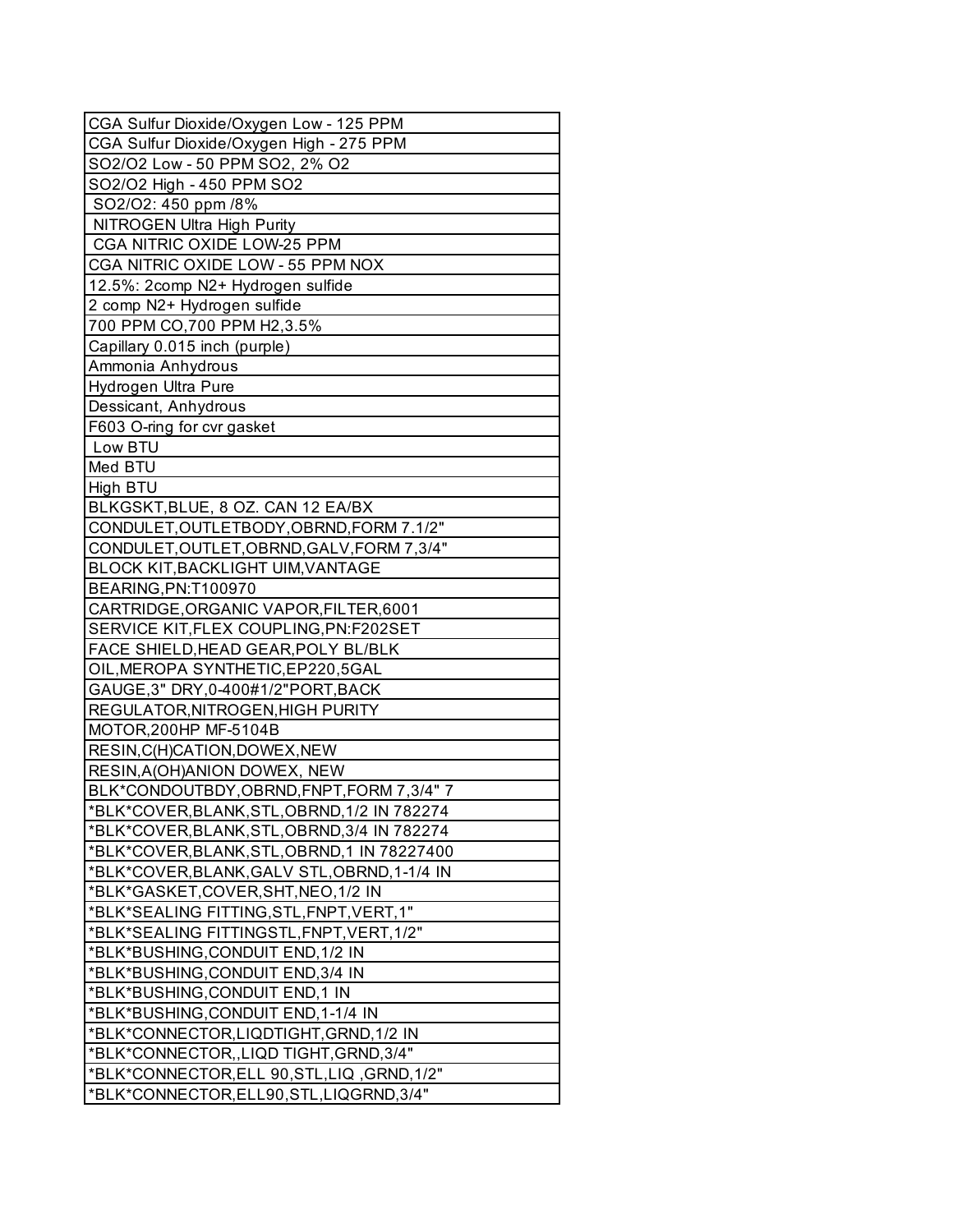| *BLK*CONNECTOR, ELL 90, STL, LI              |
|----------------------------------------------|
| *BLK*CONNECTOR, ELL 90, GALV STL, 3/4"       |
| *BLK*WIRE, STR, CU, 600 V, 14 AWG BLK        |
| *BLK*WIRE, STR, CU, 600 V, 14 AWG GRN        |
| *BLK*WIRE, STR, CU, 600 V, 14 AWG RED        |
| GASKET, JKT, MON, ASB, 1/8IN, 4"X2-7/8"      |
| GASKET, SPWD, 304 ASB, .175IN, 3-1/8X3-5/8"  |
| <b>GASKET, RED VALVE</b>                     |
| GASKET, SEALANT, 1 IN X 15 FT                |
| HOLDER, CARD PROTECTOR, 9 1/2 X 13 IN.,      |
| GASKET 172523-2                              |
| OIL, SINGLE FILTER ELEMENT KIT               |
| COUPLING GASKETS, MAIN DRIVE                 |
| COUPLING O-RINGS, MAIN DRIVE                 |
| COUPLING, DRIVE PUMP                         |
| RTD W/ FITTING                               |
| CAP, VALVE STEM, 1 - 2-1/4 IN                |
| FLOTECT, FLOW SWITCH, P/N V4-SS-2-U          |
| FLEX CPLG, COMPLETE, PAIR, 1"MAX BORE ROUGH  |
| GAUGE, PRESSURE, 4-1/2" PHEN, 1/2 BTM, 0-30  |
| GASKET, GAUGE GLASS, SHT, GRAF, SIZE 9 V-131 |
| GASKET, GAUGE GLASS, GRAF, SIZE 5            |
| GAUGE, INSTRUMENT, OUTPUT, 1.5" PLSTC, 0-30# |
| MDL, INPUT, FAST, TC/RTD, 8, P/N 1051931-33  |
| *BLK*CNTLR, PRCSR, 8MB, P/N 1046415-25       |
| MDL, I/O, FAST ANALOG, 2/2, ISOL             |
| GASKET, VALVE NUT                            |
| GASKET, COVER 001-446-038 FOR CLARK COMP     |
| VALVE, BLEED, PNEU125157-102                 |
| GASKET, VLV CVR, 1ST STG, 6-1/8X6-1/2X1/16"  |
| GASKET, MANIFOLD                             |
| <b>GASKET, VALVE GUIDE</b>                   |
| FUSE, MAIN BOARD(F200), P/N 300-8777         |
| GASKET, VALVE COVER                          |
| GASKET, VALVE COVER                          |
| SEAL ASSEMBLY, MECH, REPAIRABLE, FLOWSERV    |
| GASKET, P/N 30A11F0048X12                    |
| PIN, TRIP                                    |
| IGNITOR, TORCH                               |
| SWITCH, PRESSURE                             |
| BACKUP OVERSPEED MODULE, P/N 1053834-6       |
| HOSE, NOMEX 1.25                             |
| <b>GASKET, VALVE SEAT</b>                    |
| FILTER,400 MICRON, COGEN, SOLAR 960329C1     |
| BUSHING, COUPLING 301315-18                  |
| SENSOR, TEMP                                 |
| KIT, SHEAR BOLT P/N 8009361R93               |
| KIT, VALVE, DISCHARGE                        |
| SOLAR, COGEN, MODULE, FLEX, DISCRETE, 16 IN  |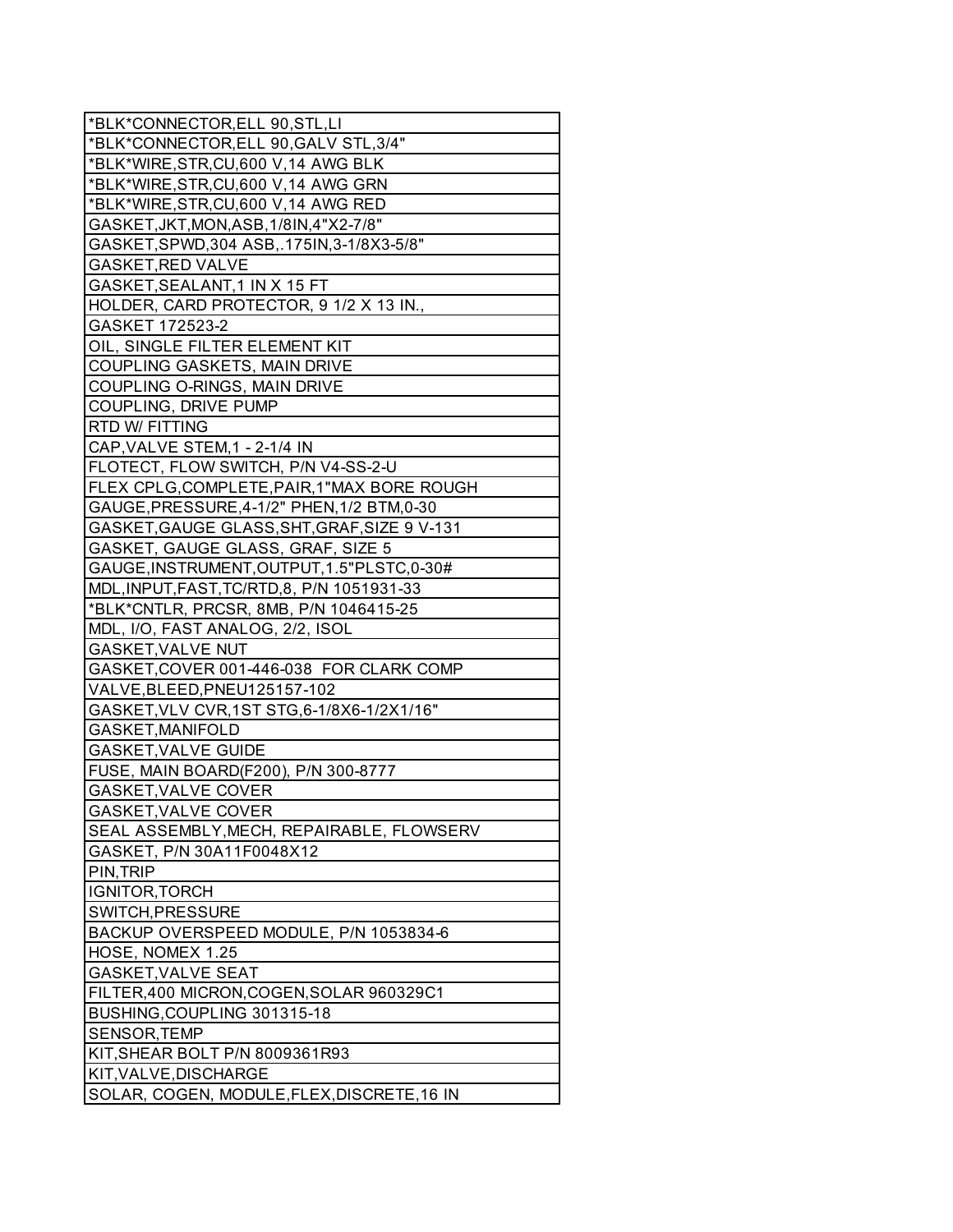| <b>BASE, TERM SRING, 3 WIRE</b>               |
|-----------------------------------------------|
| BASE, TEMP, SPRING, FLEX                      |
| <b>BASE, GENERIC, SPRING FLEX</b>             |
| GASK, CASE, SPWD, 304, 13-1/8X13-27/32X. 187" |
| BELT, V-DRIVE, COGGED, 5VX750                 |
| RING & SPRING, PISTON ROD                     |
| GASKET 12 INCH 150 CLASS FULL FACE            |
| BLOCK **GASKET, CASE, 13.156X13.734X.175"     |
| BLOCK** RPM 1021 WITH EPDM O-RINGS            |
| SEAL, SHAFT, MAGNETIC 1937MP2687              |
| REFILL, PHENOL P/N R-8012                     |
| *block*Baffle, Oil, PN:134860-1 Dresser       |
| GASKET, O RING, SOLID, VITON, ARP568-224      |
| OIL GUN, BURNR, 49-1/4 IN OVERALL LENGTH      |
| KIT, INTERCOOLER SERVICE                      |
| CONDUIT, FLEX, GALV STL, PVC, LIQD TIGHT, 1/2 |
| BREAKER, CIRCUIT, 5KV, 250MVA 05PV0250-32C    |
| LINER, BRG, INBOARD, FORCE DRAFT, 3-15/16"    |
| FILTER, LUBE OIL, 2 FILTERS/BX 120411-400     |
| PURGE SYSTEM ASSEMBLY BLOWER/COMPRESSOR       |
| FILTER SOCK 10-MICRON, P/N: PES 10 P2SH       |
| FILTER SOCK, 25 MICRON, P/N: PES 25 P2SH      |
| FILTER, ELEMENT FPA 48000BP                   |
| FILTER, MEDIA, ACTVTD CARBON, 400#CANNISTER   |
| OIL, SYNTHETIC, DRUM, 55-GAL, ROYAL PURPLE.   |
|                                               |
| <b>REUSE NUMBER</b>                           |
| OIL, POLY ALPHA, JUG, 6EA. GAL/CASE           |
| - FERRULE, SET, 316SS, 1/2, SS-81             |
| FERRULE, FRONT, 316SS, 5/8, SS-1013-1         |
| FERRULE, BACK, 316SS, 5/8, SS-1014-1          |
| UNIQUE PORTAFEED, INDUST, UNI, 345 GAL        |
| Blk**HELMET:SFTY,BLUE,BULLARD                 |
| block TOWEL:ROLL,414 SCOTT                    |
|                                               |
| BLK* SALT, CHEM:, KD COARSE, BULK, 706108     |
| <b>Gallon Paint Cans</b>                      |
| Nalco Inoc 7161                               |
| #20 SILICA INDUSTRIAL SAND                    |
| OIL, GST 32 TURBINE, 55 GAL DRUM              |
| Salt/Chloride Calcium                         |
| GASKET, PN: 30A11F00                          |
| - C-3701 2YR SPARE Unloader K                 |
| - C-3701 2YR SPARE Gasket, Di                 |
| - C-3701 2YR SPARE Gasket, Ou                 |
| C-3701 2YR SPARE Renewal Ring Set             |
| - C-3701 2YR SPARE Ring Set,                  |
| - C-3701 2YR SPARE shell, Mai                 |
| C-3701 2YR SPARE shoe, crosshead babbitt      |
| - C-3701 2YR SPARE Bushing, C                 |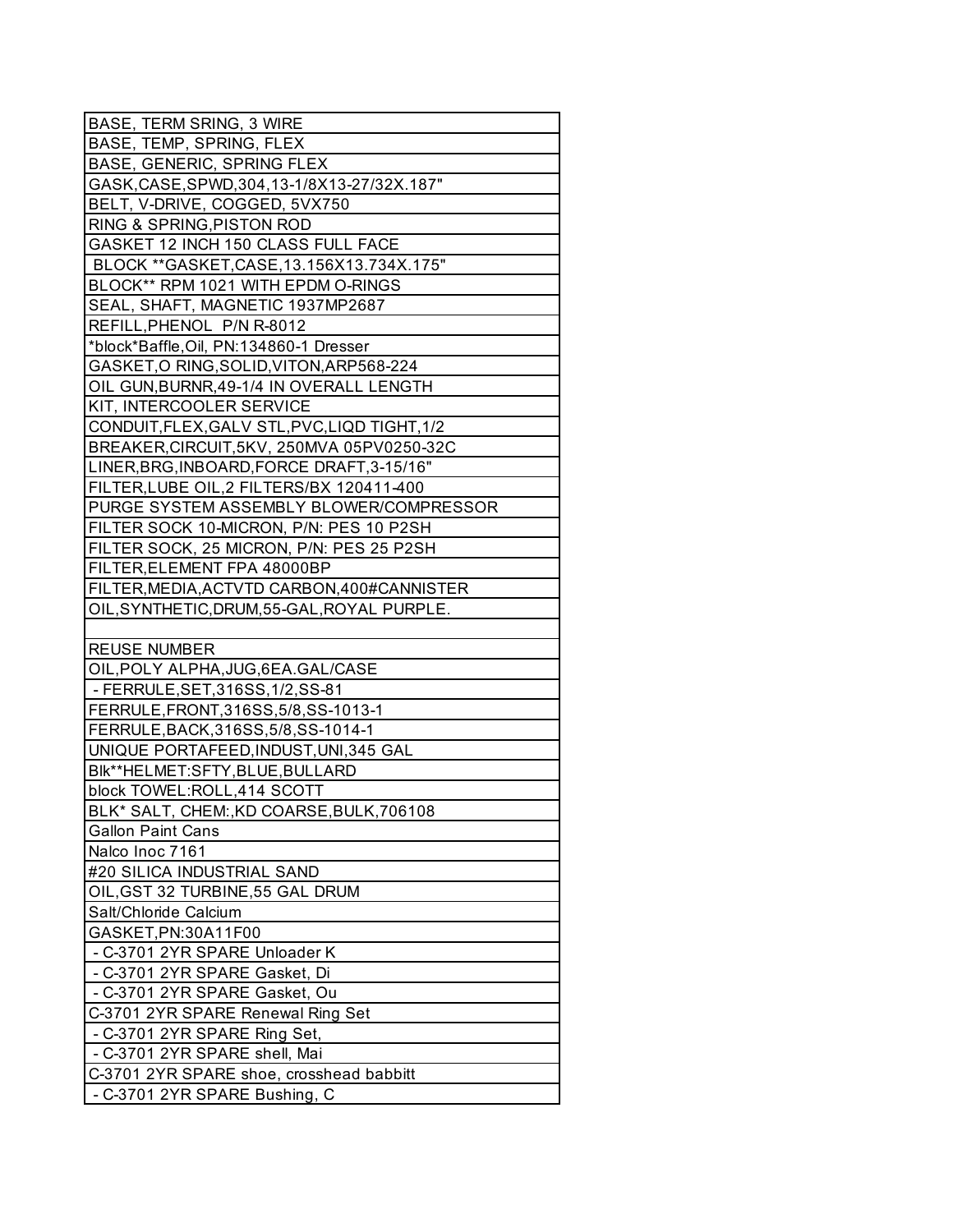| - C-3701 2YR SPARE Bearing, C                   |
|-------------------------------------------------|
| - C-3701 2YR SPARE Bushing, C                   |
| - C-3701 2YR SPARE Gaskets, F                   |
| BLK**C-3701 2YR SPARE Seal, Crankshaft          |
| - C-3701 2YR SPARE Pump, Oil                    |
| - C-3701 2YR SPARE Valve Kit,                   |
| - C-3701 2YR SPARE Valve Kit,                   |
| - C-3701 2YR SPARE Gasket, Va                   |
| - C-3701 2YR SPARE O-Ring, Va                   |
| - ANALYZER, CONDUCTIVITY, CAL                   |
| - C-3701 2YR SPARE O-Ring, Pa                   |
| - C-3701 2YR SPARE Gasket, Pa                   |
| - C-3701 2YR SPARE Renewal Ri                   |
| - C-3701 CAP SPARE Shaft & Ge                   |
| - C-3701 CAP SPARE Inlet Valv                   |
| - C-3701 2YR SPARE Ring Set,                    |
| - C-3701 CAP SPARE Shell, Mai                   |
| - C-3701 CAP SPARE Pin, Cross                   |
| - C-3701 CAP SPARE Bushing, L                   |
| - C-3701 CAP SPARE Connecting                   |
| - C-3701 CAP SPARE Crosshead                    |
| - C-3701 CAP SPARE Discharge                    |
| C-3701 CAP SPARE Packing Complete               |
| - C-3701 CAP SPARE Ring Set,                    |
| - C-3701 CAP SPARE Ring Set,                    |
| - C-3701 CAP SPARE Piston                       |
| - C-3701 CAP SPARE Rod, Pisto                   |
| - C-3701 CAP SPARE Liner                        |
| - C-3701 Foundation Bolts                       |
| - C-3701 Temperature Indicato                   |
| blk*C-3701 Temperature Indicator and RTD        |
| - C-3701 Scalable Level Trans                   |
| - C-3701 Solenoids, Panel, PC                   |
| SWITCHGEAR,480V,20KB,ELECTROSWITCH              |
| FUSE, POWER, BOLT ON, 4.8KV 6R CUR              |
| FUSE, POWER, 150V/150A                          |
| GASKET, O RING, SOLID, VITON, ARP568-272        |
| GASKET, RING, SPWD, 304, ASB, 150LB, .175", 12" |
| GASKET, RING, SPWD, GRA, 300LB, .175", 2"       |
| GASKET, HOUSING GK-01AA-01 LINE MOUNTED V       |
| GASKET, TUBE, 1/8 IN X 4-5/16" X 4-15/16"       |
| <b>GASKET FOR SIGHT GLASS</b>                   |
| <b>ACTUATOR VALVE ASSY</b>                      |
| TRANSM, FLOW, (1727437)                         |
| BALSTON FILTER PN: 701950-DX                    |
| LINER, BRG, OUTBOARD, FORCE DRAFT, 3-15/16"     |
| INDICATOR, FLOW, BRASS SFI-100-1                |
| SEAL, COOLER/HEAT EXCHANGER, 3/4 IN             |
| TRANSD, sys press, AAP0540089-00216, CAMERO     |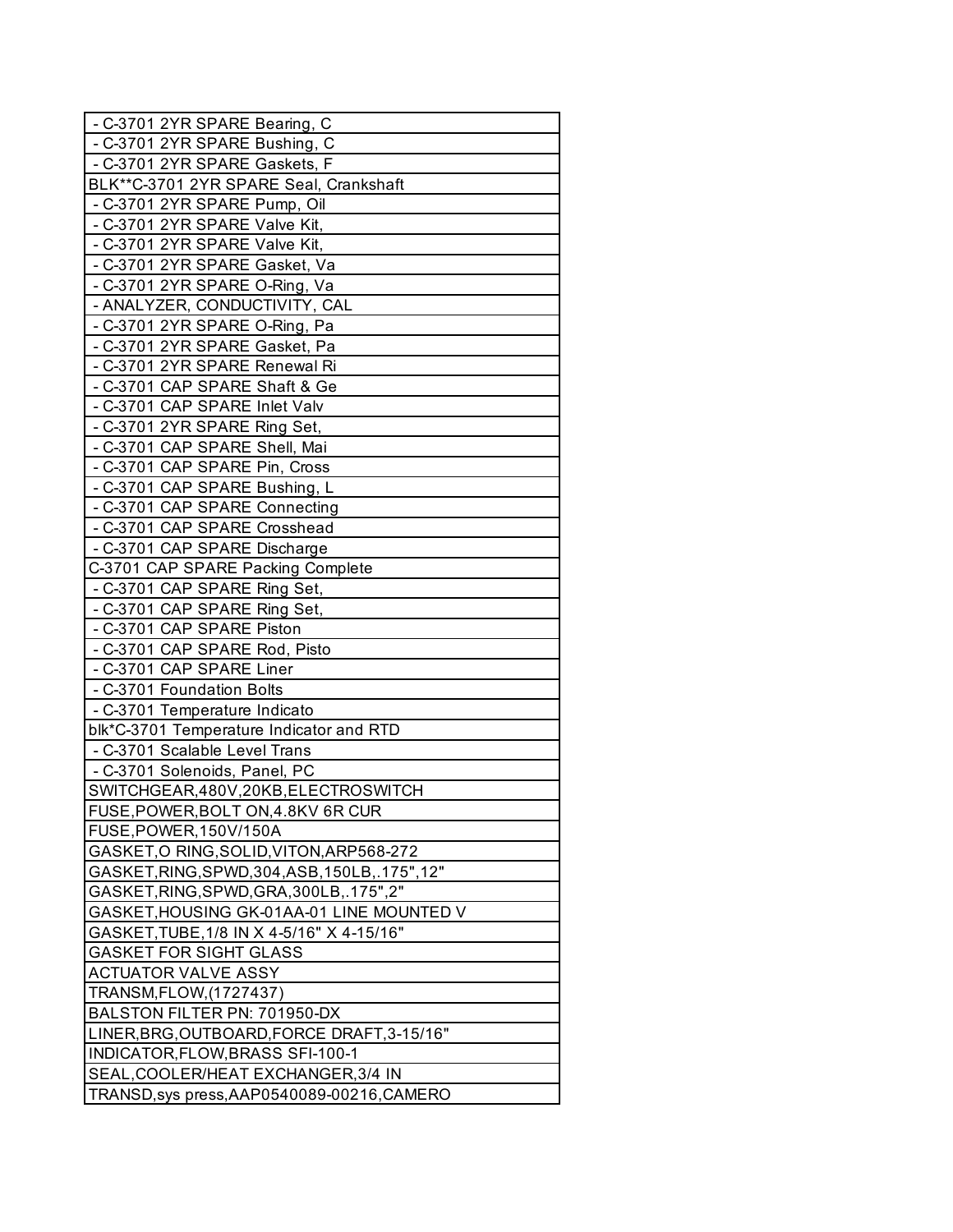| COUPLER, OPTO                                |
|----------------------------------------------|
| GASKET, UIM                                  |
| P-5159A MECH SEAL ASSY, REPAIRABLE, COMPLE   |
| NON-STOCK                                    |
| PASTE, INDICATING, WATER, 3 OZ TUBE 12/CASE  |
| FILTER PAPER, FOLD CIRCLE, 32 CM (LAB SUPP   |
| COGEN/CRUDE CON EX INCLUDING STAND           |
| EXCHANGER TEST RING - RACK 1                 |
| EXCHANGER TEST RING - RACK 36                |
| <b>EXCHANGER TEST RING - RACK 36</b>         |
| <b>EXCHANGER TEST RING - RACK 39</b>         |
| FIELD MACHINING TOOL AND MOUNTING PLATES     |
| EXCHANGER TEST RING - RACK 21A               |
| EXCHANGER GASKET - E 5166C                   |
| GE 469 RELAY                                 |
| GE 369 RELAY                                 |
| <b>FUEL OIL</b>                              |
| F-5201 SUPERHEATER                           |
| AIRATION - BLUE SHROUD/FLOAT ASSEMBLY        |
| MK-5173/76 FIN FAN BLADES                    |
| <b>COMMON SPARE FOR K5173</b>                |
| MOTOR; 1HP, TEFC, 182, 1760, 230/460, MP6231 |
| <b>COOLING WATER TURBINE</b>                 |
| <b>SPARKLESS TRIP LEVER</b>                  |
| <b>VALVE CONNECTION LEVER</b>                |
| <b>GOVERNOR LEVER SPRING</b>                 |
| <b>TRIP SHAFT SPRING</b>                     |
| TRIP LEVER SPRING                            |
| <b>VALVE LEVER</b>                           |
| Washer, Service, P/N: E62901-1 (1035702)     |
| Washer, Service, P/N: E62901-1 (1035702)     |
| Transducer, PRESSURE, 0-200psi               |
| Collar, Space, Assy, T97(1073637)            |
| Seal, Shaft, Isomag, 1375RSA2937             |
| Plate, Valve seat, P/N: 30318869(1057581)    |
| blockt, Bushing, Trip, P/N: T129865A03       |
| Stem, valve assembly, P/N: T31560 (1058642)  |
| Backlight, UIM, Kit, Vantage                 |
| delete TAGS, Danger Permit Required          |
| Coupling, Gear, Amerigear(Zurn), F201.5SB    |
| SEAL, FLOWSERVE, A2R53763-01, QBW, 2375      |
| SEAL, FLOWSERVE, A2R21389-01, QBW, 2500      |
| GSKT, DBL. JACKET, BLEED VALVE               |
| Calibration Gas - 10ppm Methane              |
| Positioner, Valve / Critical Spare           |
| Transmitter, Differential Pressure           |
| BELT, FIN FAN, P/N 3150-14MPT-115            |
| GOVERNOR, WOODWARD, TYPE TG13, 4000 RPM      |
| GOVERNOR, WOODWARD, TYPE PG-PL, 260-968      |
|                                              |